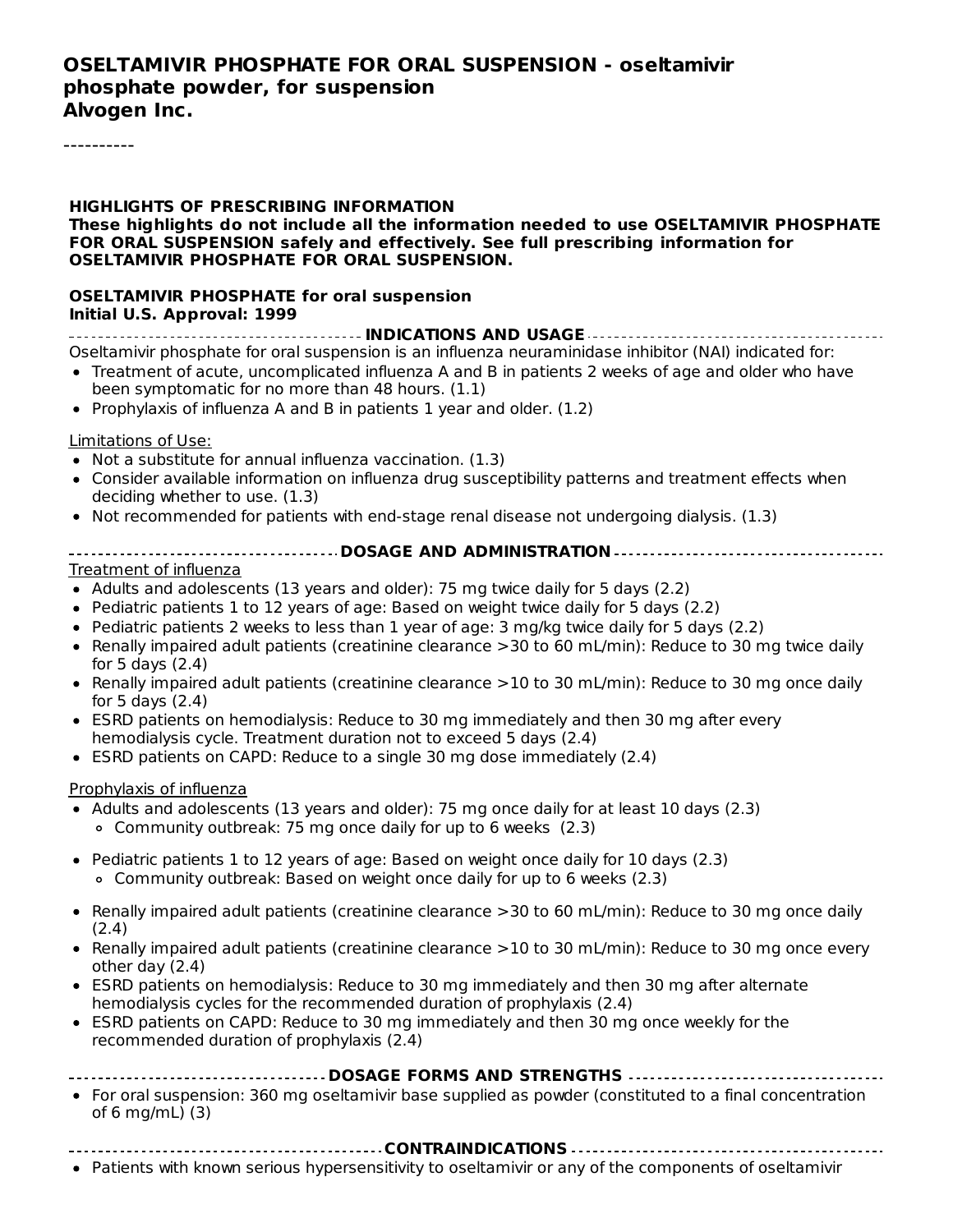#### **WARNINGS AND PRECAUTIONS**

- Serious skin/hypersensitivity reactions such as Stevens-Johnson Syndrome, toxic epidermal necrolysis and erythema multiforme: Discontinue oseltamivir phosphate for oral suspension and initiate appropriate treatment if allergic-like reactions occur or are suspected. (5.1)
- Neuropsychiatric events: Patients with influenza, including those receiving oseltamivir phosphate for oral suspension, particularly pediatric patients, may be at an increased risk of confusion or abnormal behavior early in their illness. Monitor for signs of abnormal behavior. (5.2)

**ADVERSE REACTIONS**

Most common adverse reactions  $(>=1\%$  and more common than with placebo):

- Treatment studies Nausea, vomiting, headache. (6.1)
- Prophylaxis studies Nausea, vomiting, headache, pain.  $(6.1)$

#### **To report SUSPECTED ADVERSE REACTIONS, contact Alvogen, Inc. at 1-866-770-3024 or FDA at 1-800-FDA-1088 or www.fda.gov/medwatch**

**DRUG INTERACTIONS** Live attenuated influenza vaccine (LAIV), intranasal: Avoid administration of LAIV within 2 weeks before or 48 hours after oseltamivir phosphate for oral suspension use, unless medically indicated. (7)

#### **See 17 for PATIENT COUNSELING INFORMATION and FDA-approved patient labeling.**

**Revised: 12/2020**

#### **FULL PRESCRIBING INFORMATION: CONTENTS\* 1 INDICATIONS AND USAGE**

- 1.1 Treatment of Influenza
- 1.2 Prophylaxis of Influenza
- 1.3 Limitations of Use

### **2 DOSAGE AND ADMINISTRATION**

- 2.1 Dosage and Administration Overview
- 2.2 Recommended Dosage for Treatment of Influenza
- 2.3 Recommended Dosage for Prophylaxis of Influenza
- 2.4 Dosage in Patients with Renal Impairment

2.5 Preparation and Storage of Constituted Oseltamivir Phosphate for Oral Suspension

### **3 DOSAGE FORMS AND STRENGTHS**

### **4 CONTRAINDICATIONS**

### **5 WARNINGS AND PRECAUTIONS**

- 5.1 Serious Skin/Hypersensitivity Reactions
- 5.2 Neuropsychiatric Events
- 5.3 Risk of Bacterial Infections
- 5.4 Fructose Intolerance in Patients with Hereditary Fructose Intolerance

### **6 ADVERSE REACTIONS**

- 6.1 Clinical Trials Experience
- 6.2 Postmarketing Experience

# **7 DRUG INTERACTIONS**

### **7.1 Influenza Vaccines**

**7.2 Drugs Without Clinically Significant Drug Interaction with Oseltamivir Phosphate for Oral Suspension**

### **8 USE IN SPECIFIC POPULATIONS**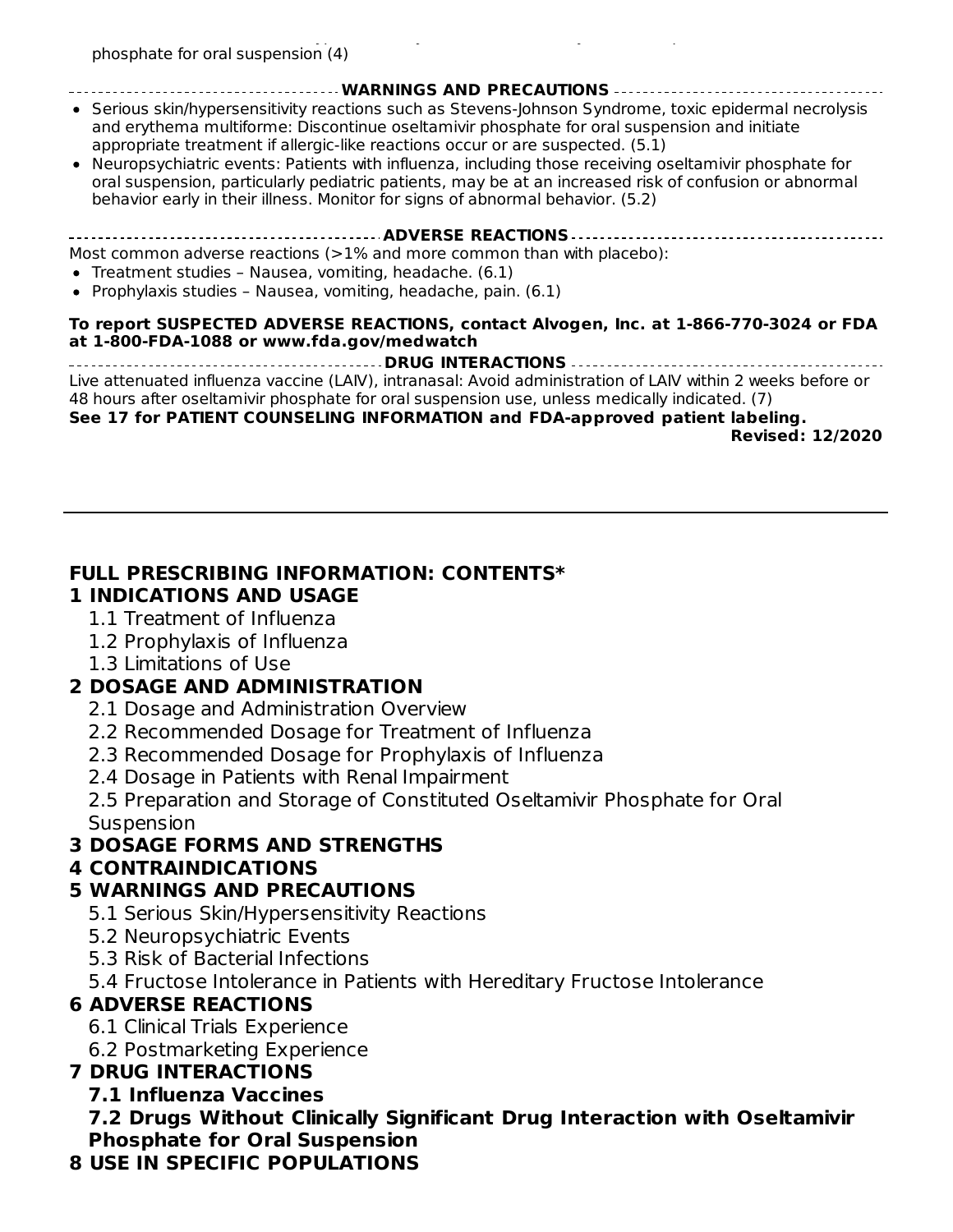- 8.1 Pregnancy
- 8.2 Lactation
- 8.4 Pediatric Use
- 8.5 Geriatric Use
- 8.6 Renal Impairment
- 8.7 Hepatic Impairment
- 8.8 Use in Patients with Chronic Conditions
- 8.9 Immunocompromised Patients

# **10 OVERDOSAGE**

# **11 DESCRIPTION**

# **12 CLINICAL PHARMACOLOGY**

- 12.1 Mechanism of Action
- 12.3 Pharmacokinetics
- 12.4 Microbiology

# **13 NONCLINICAL TOXICOLOGY**

13.1 Carcinogenesis, Mutagenesis, Impairment of Fertility

# **14 CLINICAL STUDIES**

- 14.1 Treatment of Influenza
- 14.2 Prophylaxis of Influenza

# **16 HOW SUPPLIED/STORAGE AND HANDLING**

# **17 PATIENT COUNSELING INFORMATION**

\* Sections or subsections omitted from the full prescribing information are not listed.

# **FULL PRESCRIBING INFORMATION**

# **1 INDICATIONS AND USAGE**

# **1.1 Treatment of Influenza**

Oseltamivir phosphate for oral suspension is indicated for the treatment of acute, uncomplicated illness due to influenza A and B infection in patients 2 weeks of age and older who have been symptomatic for no more than 48 hours.

# **1.2 Prophylaxis of Influenza**

Oseltamivir phosphate for oral suspension is indicated for the prophylaxis of influenza A and B in patients 1 year and older.

# **1.3 Limitations of Use**

- Oseltamivir phosphate for oral suspension is not a substitute for early influenza vaccination on an annual basis as recommended by the Centers for Disease Control and Prevention Advisory Committee on Immunization Practices.
- Influenza viruses change over time. Emergence of resistance substitutions could decrease drug effectiveness. Other factors (for example, changes in viral virulence) might also diminish clinical benefit of antiviral drugs. Prescribers should consider available information on influenza drug susceptibility patterns and treatment effects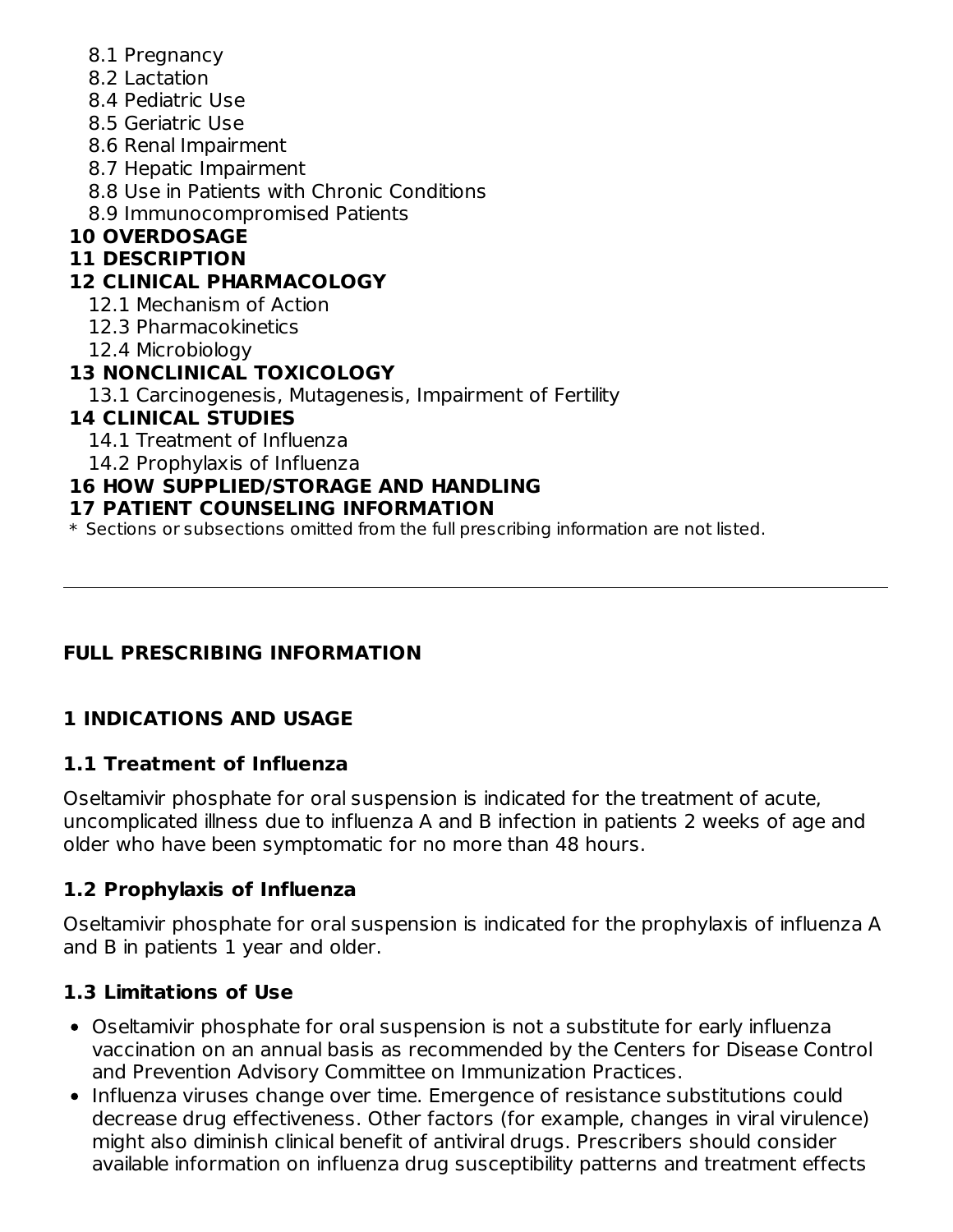when deciding whether to use oseltamivir phosphate for oral suspension *[see*] Microbiology (12.4)].

Oseltamivir phosphate for oral suspension is not recommended for patients with end-stage renal disease not undergoing dialysis [see Dosage and Administration (2.4) and Use in Specific Populations (8.6)].

# **2 DOSAGE AND ADMINISTRATION**

# **2.1 Dosage and Administration Overview**

Administer oseltamivir phosphate for oral suspension for the treatment of influenza in patients 2 weeks of age or older [see Dosage and Administration (2.2)] or for prophylaxis of influenza in patients 1 year and older [see Dosage and Administration  $(2.3)$ ] using:

Oseltamivir phosphate for oral suspension (supplied as a powder). This is the preferred formulation (6 mg per mL) for patients who cannot swallow capsules. Prior to use, the supplied oseltamivir phosphate for oral suspension powder must be constituted with water by the pharmacist to produce the oral suspension [see Dosage and Administration (2.5)].

The oral suspension may be taken with or without food; however, tolerability may be enhanced if oseltamivir phosphate for oral suspension is taken with food.

Adjust the oseltamivir phosphate for oral suspension dosage in patients with moderate or severe renal impairment [see Dosage and Administration (2.4)].

# **2.2 Recommended Dosage for Treatment of Influenza**

Initiate treatment with oseltamivir phosphate for oral suspension within 48 hours of influenza symptom onset.

### Adults and Adolescents (13 years of age and older)

The recommended oral dosage of oseltamivir phosphate for oral suspension for treatment of influenza in adults and adolescents 13 years and older is 75 mg twice daily (12.5 mL of oral suspension twice daily) for 5 days.

### Pediatric Patients (2 weeks of age through 12 years of age)

Table 1 displays the recommended oral dosage of oseltamivir phosphate for oral suspension for treatment of influenza in pediatric patients 2 weeks of age through 12 years of age and provides information about prescribing the formulation for oral suspension.

# **2.3 Recommended Dosage for Prophylaxis of Influenza**

Initiate post-exposure prophylaxis with oseltamivir phosphate for oral suspension within 48 hours following close contact with an infected individual. Initiate seasonal prophylaxis with oseltamivir phosphate for oral suspension during a community outbreak.

Adults and Adolescents (13 years of age and older)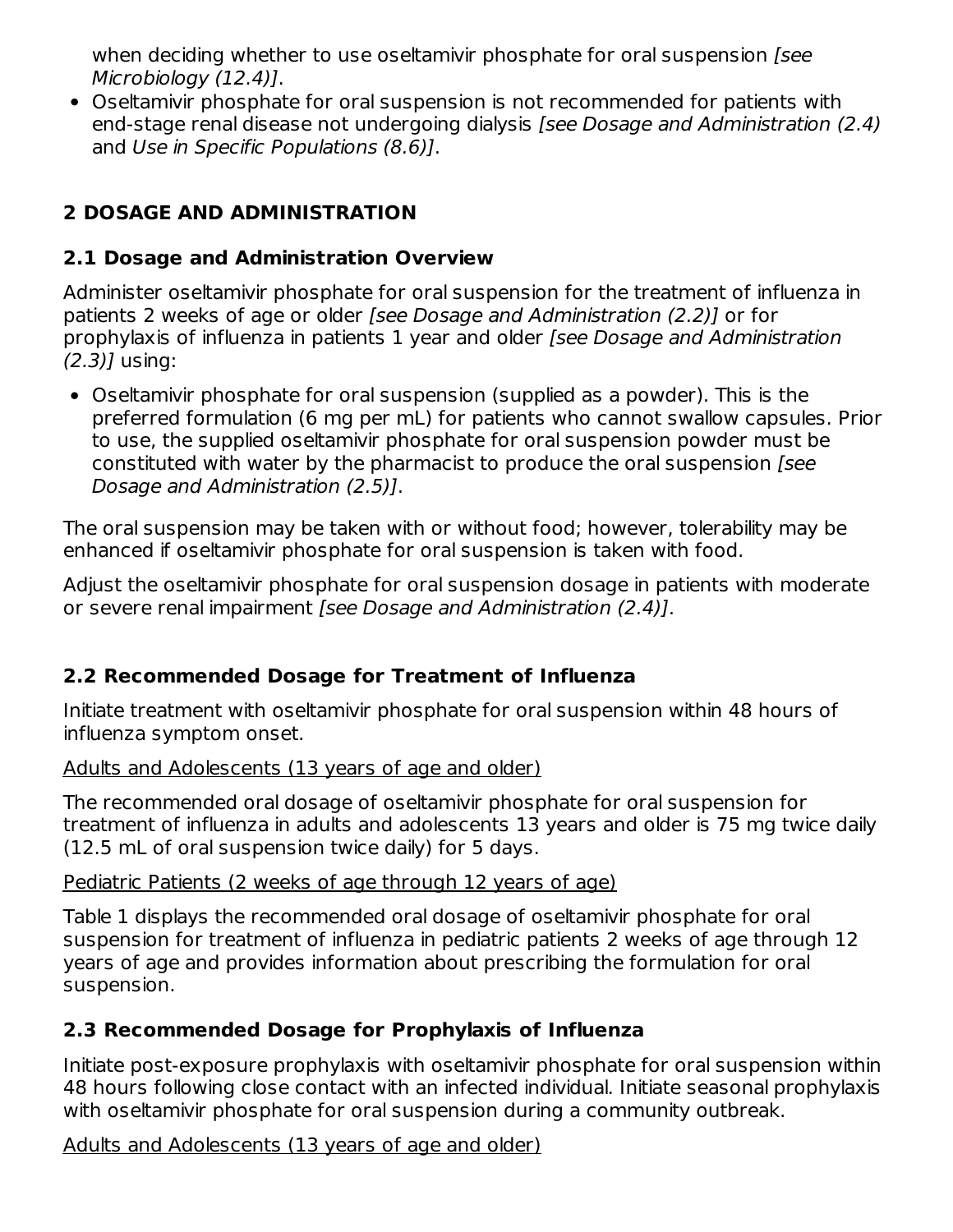The recommended dosage of oseltamivir phosphate for oral suspension for prophylaxis of influenza in adults and adolescents 13 years and older is 75 mg orally once daily (12.5 mL of oral suspension once daily) for at least 10 days following close contact with an infected individual and up to 6 weeks during a community outbreak. In immunocompromised patients, oseltamivir phosphate for oral suspension may be continued for up to 12 weeks [see Use in Specific Populations (8.9)]. The duration of protection lasts for as long as oseltamivir phosphate for oral suspension dosing is continued.

### Pediatric Patients (1 year to 12 years of age)

Table 1 displays the recommended oral dosage of oseltamivir phosphate for prophylaxis of influenza in pediatric patients 1 year to 12 years of age based on body weight and provides information about prescribing the formulation for oral suspension. Prophylaxis in pediatric patients is recommended for 10 days following close contact with an infected individual and up to 6 weeks during a community outbreak [see Use in Specific Populations (8.4) and Clinical Studies (14.2)].

#### **Table 1 Oseltamivir Phosphate for Oral Suspension Dosage Recommendations in Pediatric Patients for Treatment and Prophylaxis of Influenza**

| Weight                                                                                                                                                                                                                                                                                       | Treatment Prophylaxis <br><b>Dosage for</b><br><b>Dosage</b><br>10 days $*$<br>for 5 days<br>Patients from 2 Weeks to less than 1 Year of Age |                                | <b>Volume of</b><br><b>Oral</b><br><u>Suspension</u><br>for each<br><b>Doset</b> | <b>Number of</b><br><b>Bottles of</b><br><b>Oral</b><br>(6 mg/mL) Suspension<br>to<br><b>Dispense</b> |  |  |
|----------------------------------------------------------------------------------------------------------------------------------------------------------------------------------------------------------------------------------------------------------------------------------------------|-----------------------------------------------------------------------------------------------------------------------------------------------|--------------------------------|----------------------------------------------------------------------------------|-------------------------------------------------------------------------------------------------------|--|--|
| Any                                                                                                                                                                                                                                                                                          | 3 mg/kg                                                                                                                                       | <b>Not</b>                     |                                                                                  |                                                                                                       |  |  |
|                                                                                                                                                                                                                                                                                              | weight $ \text{twice}$ daily                                                                                                                  | applicable                     | $0.5$ mL/kg <sup>‡</sup>                                                         | 1 bottle                                                                                              |  |  |
|                                                                                                                                                                                                                                                                                              |                                                                                                                                               |                                |                                                                                  | Patients 1 to 12 Years of Age Based on Body Weight                                                    |  |  |
| 15 <sub>kg</sub><br>or less                                                                                                                                                                                                                                                                  | 30 mg<br>twice daily                                                                                                                          | 30 mg once<br>daily            | 5 mL                                                                             | 1 bottle                                                                                              |  |  |
| 15.1 kg<br>to 23<br>kg                                                                                                                                                                                                                                                                       | 45 mg<br>twice daily                                                                                                                          | $ 45 \text{ mg}$ once<br>daily | 7.5 mL                                                                           | 2 bottles                                                                                             |  |  |
| 23.1 kg<br>to 40<br>kg                                                                                                                                                                                                                                                                       | 60 mg<br>60 mg once<br>twice daily<br>daily                                                                                                   |                                | 10 mL                                                                            | 2 bottles                                                                                             |  |  |
| 40.1 kg                                                                                                                                                                                                                                                                                      | 75 mg<br>or more <b>twice</b> daily                                                                                                           | 75 mg once<br>daily            | 12.5 mL                                                                          | 3 bottles                                                                                             |  |  |
| *The recommended duration for post-exposure prophylaxis<br>is 10 days and the recommended duration for community<br>outbreak (seasonal/pre-exposure) prophylaxis is up to 6<br>weeks (or up to 12 weeks in immunocompromised<br>patients). The amount supplied (e.g., number of bottles) for |                                                                                                                                               |                                |                                                                                  |                                                                                                       |  |  |

seasonal prophylaxis may be greater than for postexposure prophylaxis.

†Use an oral dosing dispensing device that measures the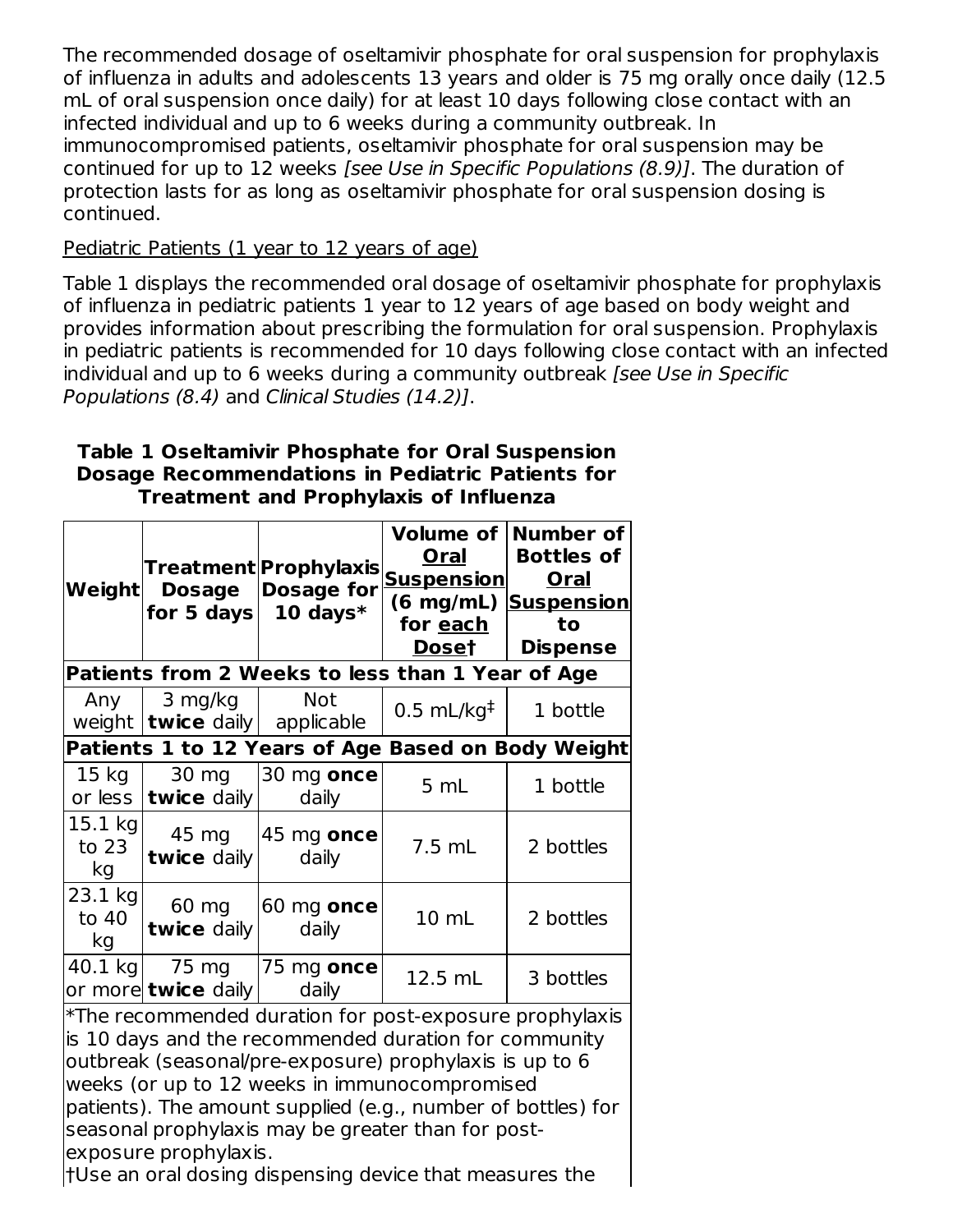appropriate volume in mL with the oral suspension. ‡For patients less than 1 year of age, provide an appropriate dosing device that can accurately measure and administer small volumes.

# **2.4 Dosage in Patients with Renal Impairment**

Table 2 displays the dosage recommendations for the treatment and prophylaxis of influenza in adults with various stages of renal impairment (estimated creatinine clearance of less than or equal to 90 mL per minute). Dosage modifications are recommended in adults with an estimated creatinine clearance less than or equal to 60 mL per minute [see Use in Specific Population (8.6) and Clinical Pharmacology (12.3)].

#### **Table 2 Recommended Dosage Modifications for Treatment and Prophylaxis of Influenza in Adults with Renal Impairment or End Stage Renal Disease (ESRD) on Dialysis**

| Renal<br><b>Impairment</b><br>(Creatinine<br><b>Clearance)</b>                                                 | <b>Treatment</b><br>Regimen*                                                                                                   | Recommended Recommended<br><b>Prophylaxis</b><br><b>Regiment</b>                    |
|----------------------------------------------------------------------------------------------------------------|--------------------------------------------------------------------------------------------------------------------------------|-------------------------------------------------------------------------------------|
| Mild<br>$(>60$ to 90<br>mL/minute)                                                                             | 75 mg twice<br>daily for 5 days                                                                                                | 75 mg once<br>daily                                                                 |
| Moderate<br>(>30 to 60<br>mL/minute)                                                                           | 30 mg twice<br>daily for 5 days                                                                                                | 30 mg once<br>daily                                                                 |
| Severe<br>$(>10$ to 30<br>mL/minute)                                                                           | 30 mg once<br>daily for 5 days                                                                                                 | 30 mg every<br>other day                                                            |
| <b>ESRD</b><br>Patients on<br>Hemodialysis<br>$( \leq 10$<br>mL/minute)                                        | 30 mg<br>immediately and<br>then 30 mg<br>after every<br>hemodialysis<br>cycle (treatment<br>duration not to<br>exceed 5 days) | 30 mg<br>immediately and<br>then 30 mg<br>after alternate<br>hemodialysis<br>cycles |
| <b>ESRD</b><br>Patients on<br>Continuous<br>Ambulatory<br>Peritoneal<br>Dialysis‡<br>$( \leq 10$<br>mL/minute) | A single 30 mg<br>dose<br>administered<br>immediately                                                                          | 30 mg<br>immediately and<br>then 30 mg<br>once weekly                               |
|                                                                                                                | Oseltamivir                                                                                                                    | Oseltamivir                                                                         |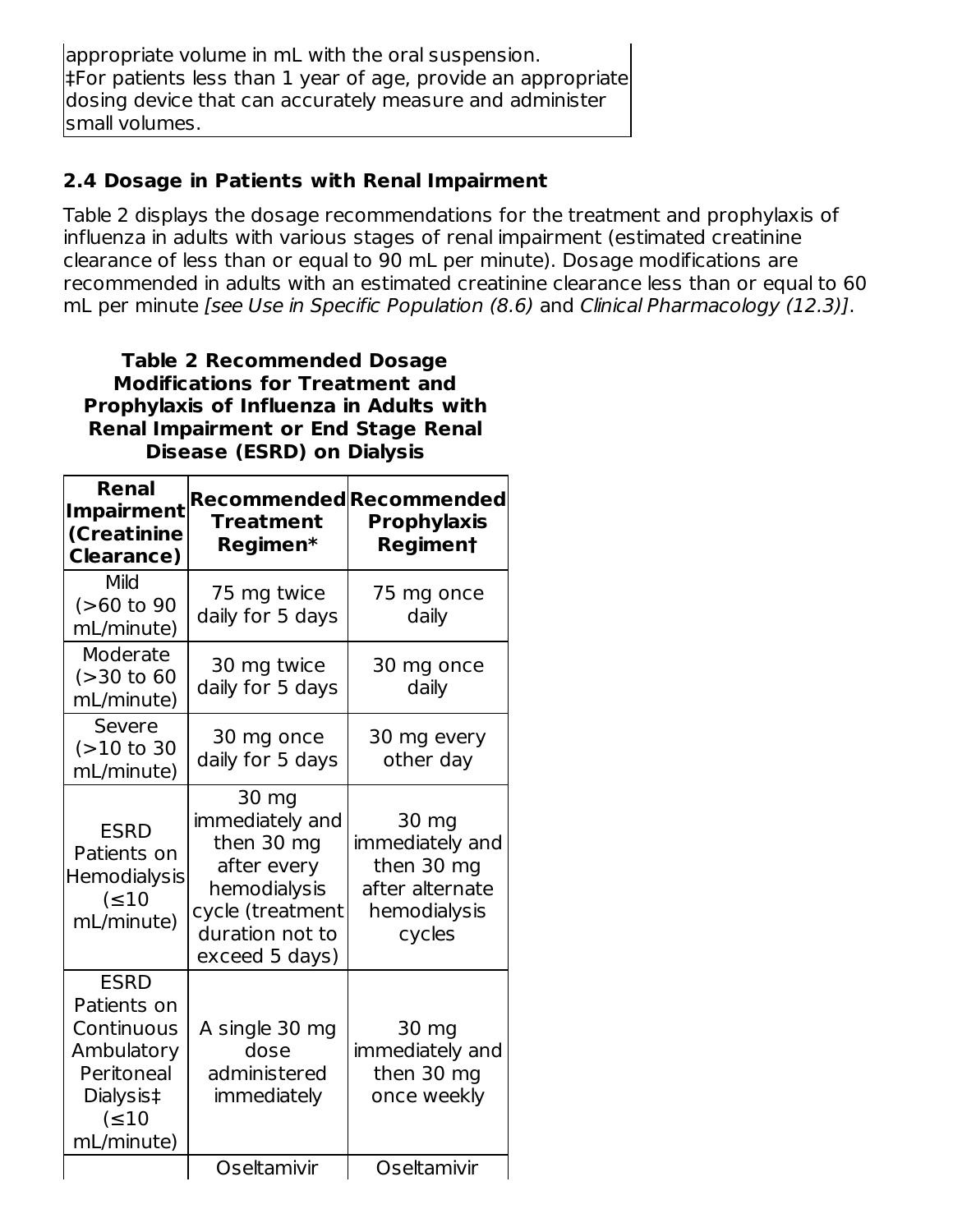| <b>ESRD</b><br>Patients not<br>on Dialysis                                                                                                                                                                                                                                                                                                                 | phosphate for<br>oral suspension<br>is not<br>recommended | phosphate for<br>oral suspension<br>is not<br>recommended |  |  |  |  |
|------------------------------------------------------------------------------------------------------------------------------------------------------------------------------------------------------------------------------------------------------------------------------------------------------------------------------------------------------------|-----------------------------------------------------------|-----------------------------------------------------------|--|--|--|--|
| Foral suspension can be used for 30 mg<br>dosing.<br>t The recommended duration for post-<br>exposure prophylaxis is at least 10 days and<br>the recommended duration for community<br>outbreak (seasonal/pre-exposure) prophylaxis<br>is up to 6 weeks (or up to 12 weeks in<br>limmunocompromised patients).<br>‡Data derived from studies in continuous |                                                           |                                                           |  |  |  |  |

#### **2.5 Preparation and Storage of Constituted Oseltamivir Phosphate for Oral Suspension**

Prior to dispensing to the patient, constitute oseltamivir phosphate for oral suspension (supplied as powder):

a) Tap the closed bottle containing the supplied oseltamivir phosphate for oral suspension white to off-white powder several times to loosen the powder.

b) Measure **55 mL** of water in a graduated cylinder.

c) Add the total amount of water for constitution to the bottle.

d) Close bottle with child-resistant cap tightly and shake the closed bottle well for 15 seconds.

e) Label the bottle with instructions to "Shake Well Before Use".

f) The constituted oral suspension contains 360 mg of oseltamivir base per 60 mL of volume (6 mg per mL) and is white to off-white, tutti-frutti–flavored. Use the constituted oral suspension within 17 days of preparation when stored under refrigeration,  $2^{\circ}$  to  $8^{\circ}$ C (36<sup> $\circ$ </sup> to 46<sup> $\circ$ </sup>F), or within 10 days if stored at controlled room temperature, 25 $\circ$ C (77ºF). Write the expiration date of the constituted oral suspension on the bottle label.

g) Ensure patients have an oral dosing dispenser that measures the appropriate volume in milliliters. Counsel patients on how to utilize the oral dosing dispenser and correctly measure the oral suspension as prescribed (see Tables 1 and 2).

# **3 DOSAGE FORMS AND STRENGTHS**

For Oral Suspension: 6 mg per mL (final concentration when constituted)

White to off-white granular powder for constitution to a white to off-white tutti-frutti– flavored suspension. After constitution, each bottle delivers a usable volume of 60 mL of oral suspension equivalent to 360 mg oseltamivir base (6 mg/mL).

# **4 CONTRAINDICATIONS**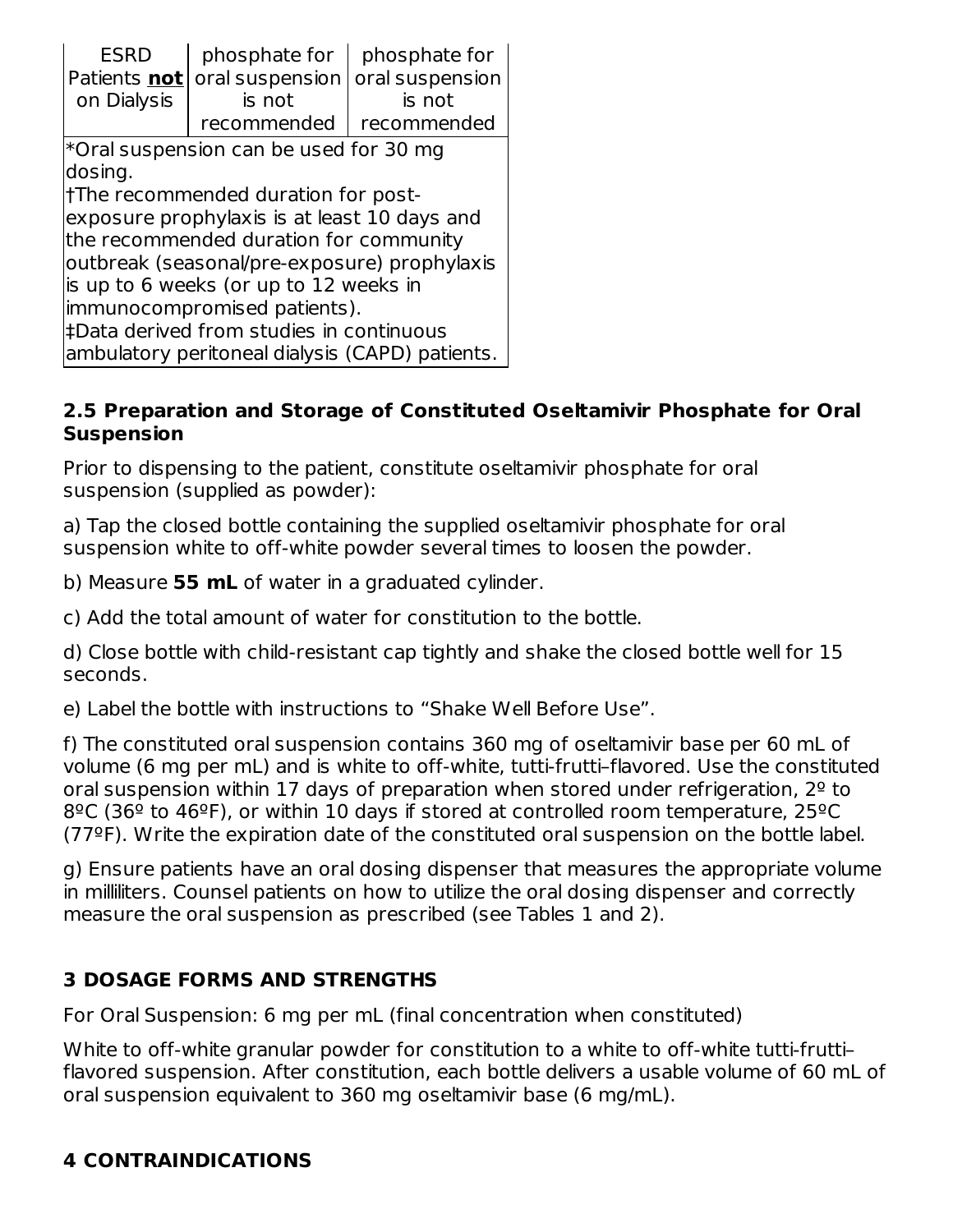Oseltamivir phosphate for oral suspension is contraindicated in patients with known serious hypersensitivity to oseltamivir or any component of the product. Severe allergic reactions have included anaphylaxis and serious skin reactions including toxic epidermal necrolysis, Stevens-Johnson Syndrome, and erythema multiforme [see Warnings and Precautions (5.1)].

# **5 WARNINGS AND PRECAUTIONS**

# **5.1 Serious Skin/Hypersensitivity Reactions**

Cases of anaphylaxis and serious skin reactions including toxic epidermal necrolysis, Stevens-Johnson Syndrome, and erythema multiforme have been reported in postmarketing experience with oseltamivir phosphate for oral suspension. Stop oseltamivir phosphate for oral suspension and institute appropriate treatment if an allergic-like reaction occurs or is suspected. The use of oseltamivir phosphate for oral suspension is contraindicated in patients with known serious hypersensitivity to oseltamivir phosphate for oral suspension [see Contraindications (4) and Adverse Reactions (6.2)].

# **5.2 Neuropsychiatric Events**

There have been postmarketing reports of delirium and abnormal behavior leading to injury, and in some cases resulting in fatal outcomes, in patients with influenza who were receiving oseltamivir phosphate for oral suspension [see Adverse Reactions (6.2)]. Because these events were reported voluntarily during clinical practice, estimates of frequency cannot be made but they appear to be uncommon based on oseltamivir phosphate for oral suspension usage data. These events were reported primarily among pediatric patients and often had an abrupt onset and rapid resolution. The contribution of oseltamivir phosphate for oral suspension to these events has not been established. Influenza can be associated with a variety of neurologic and behavioral symptoms that can include events such as hallucinations, delirium, and abnormal behavior, in some cases resulting in fatal outcomes. These events may occur in the setting of encephalitis or encephalopathy but can occur without obvious severe disease. Closely monitor oseltamivir phosphate for oral suspension-treated patients with influenza for signs of abnormal behavior. If neuropsychiatric symptoms occur, evaluate the risks and benefits of continuing oseltamivir phosphate for oral suspension for each patient.

# **5.3 Risk of Bacterial Infections**

There is no evidence for efficacy of oseltamivir phosphate for oral suspension in any illness caused by pathogens other than influenza viruses. Serious bacterial infections may begin with influenza-like symptoms or may coexist with or occur as complications during the course of influenza. Oseltamivir phosphate for oral suspension has not been shown to prevent such complications. Prescribers should be alert to the potential for secondary bacterial infections and treat them as appropriate.

# **5.4 Fructose Intolerance in Patients with Hereditary Fructose Intolerance**

Fructose can be harmful to patients with hereditary fructose intolerance. One dose of 75 mg oseltamivir phosphate for oral suspension delivers 2 grams of sorbitol. This is above the daily maximum limit of sorbitol for patients with hereditary fructose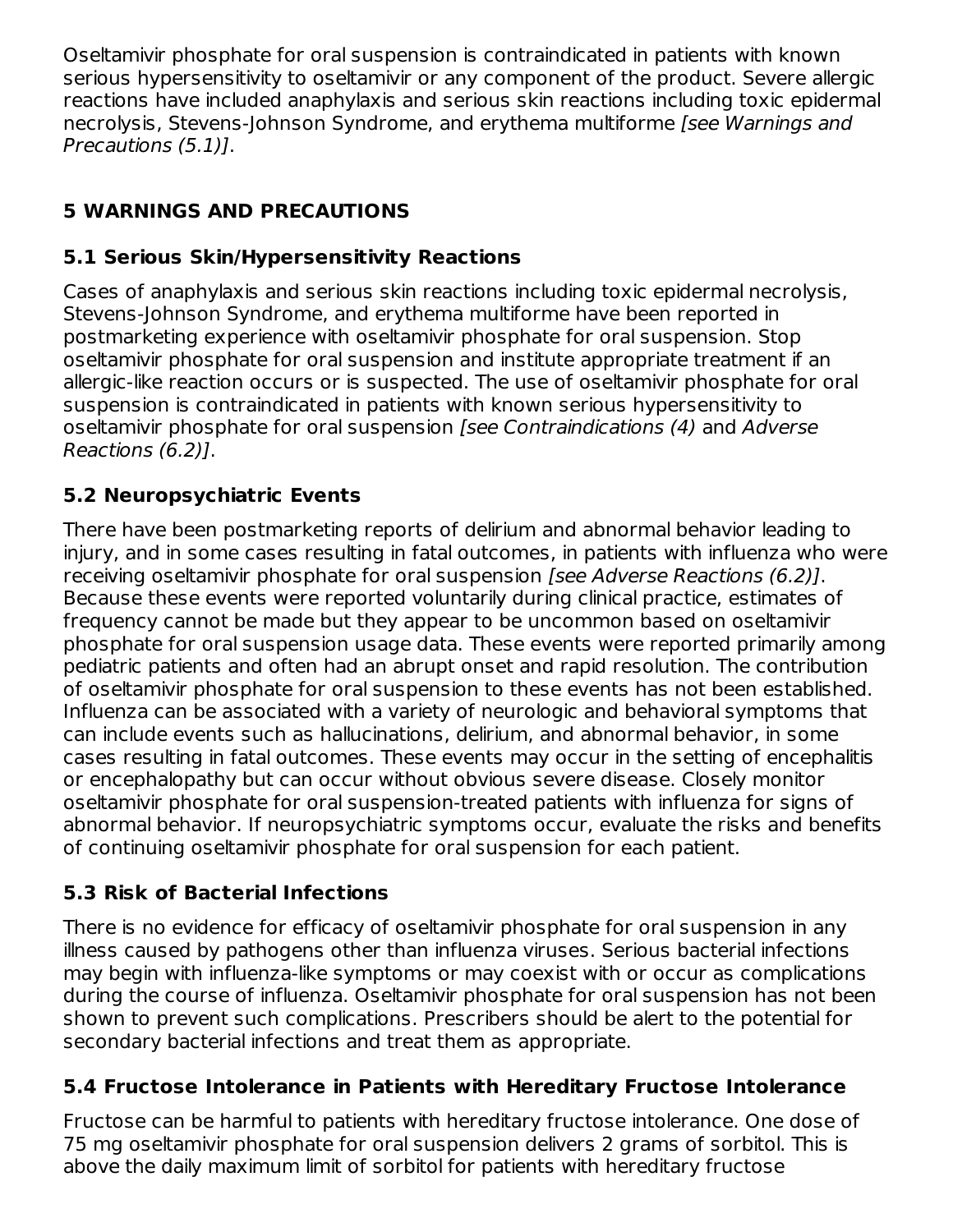intolerance and may cause dyspepsia and diarrhea.

# **6 ADVERSE REACTIONS**

The following serious adverse reactions are discussed below and elsewhere in the labeling:

- Serious skin and hypersensitivity reactions [see Warnings and Precautions (5.1)]
- Neuropsychiatric events [see Warnings and Precautions (5.2)]

# **6.1 Clinical Trials Experience**

Because clinical trials are conducted under widely varying conditions, adverse reaction rates observed in the clinical trials of a drug cannot be directly compared to rates in the clinical trials of another drug and may not reflect the rates observed in practice.

Adverse Reactions from Treatment and Prophylaxis Trials in Adult and Adolescent Subjects (13 years of age and older)

The overall safety profile of oseltamivir phosphate for oral suspension is based on data from 2,646 adult and adolescent subjects that received the recommended dosage of 75 mg orally twice daily for 5 days for treatment of influenza and 1,943 adult and adolescent subjects that received the recommended dosage of 75 mg orally once daily for up to 6 weeks for prophylaxis of influenza in clinical trials.

The most common adverse reactions in the pooled treatment and pooled prophylaxis trials in adults and adolescents are displayed in Table 5. The majority of these adverse reactions were reported on a single occasion, occurred on either the first or second treatment day and resolved spontaneously within 1 to 2 days. This summary includes otherwise healthy adults/adolescents and subjects "at risk" (subjects at higher risk of developing complications associated with influenza, e.g., elderly patients and patients with chronic cardiac or respiratory disease). In general, the safety profile in the subjects "at risk" was qualitatively similar to that in otherwise healthy adults/adolescents.

|                                                      | <b>Treatment Trials</b>                                                  |                                    | <b>Prophylaxis Trials</b>                                               |                                    |
|------------------------------------------------------|--------------------------------------------------------------------------|------------------------------------|-------------------------------------------------------------------------|------------------------------------|
| <b>System Organ Class</b><br><b>Adverse Reaction</b> | <b>Oseltamivir</b><br>phosphate<br>75 mg twice<br>daily<br>$(n = 2,646)$ | <b>Placebo</b><br>$(n =$<br>1,977) | <b>Oseltamivir</b><br>phosphate<br>75 mg once<br>daily<br>$(n = 1,943)$ | <b>Placebo</b><br>$(n =$<br>1,586) |
| Gastrointestinal                                     |                                                                          |                                    |                                                                         |                                    |
| <b>Disorders</b>                                     |                                                                          |                                    |                                                                         |                                    |
| Nausea                                               | 10%                                                                      | 6%                                 | 8%                                                                      | 4%                                 |
| Vomiting                                             | 8%                                                                       | 3%                                 | 2%                                                                      | $1\%$                              |
| <b>Nervous System</b>                                |                                                                          |                                    |                                                                         |                                    |
| <b>Disorders</b>                                     |                                                                          |                                    |                                                                         |                                    |
| Headache                                             | 2%                                                                       | $1\%$                              | 17%                                                                     | 16%                                |
| General Disorders                                    |                                                                          |                                    |                                                                         |                                    |
| Pain                                                 | $< 1\%$                                                                  | <1%                                | 4%                                                                      | 3%                                 |

### **Table 5 Adverse Reactions Occurring in ≥1% of Adults and Adolescents (13 years of age and older) in Treatment and Prophylaxis Trials\***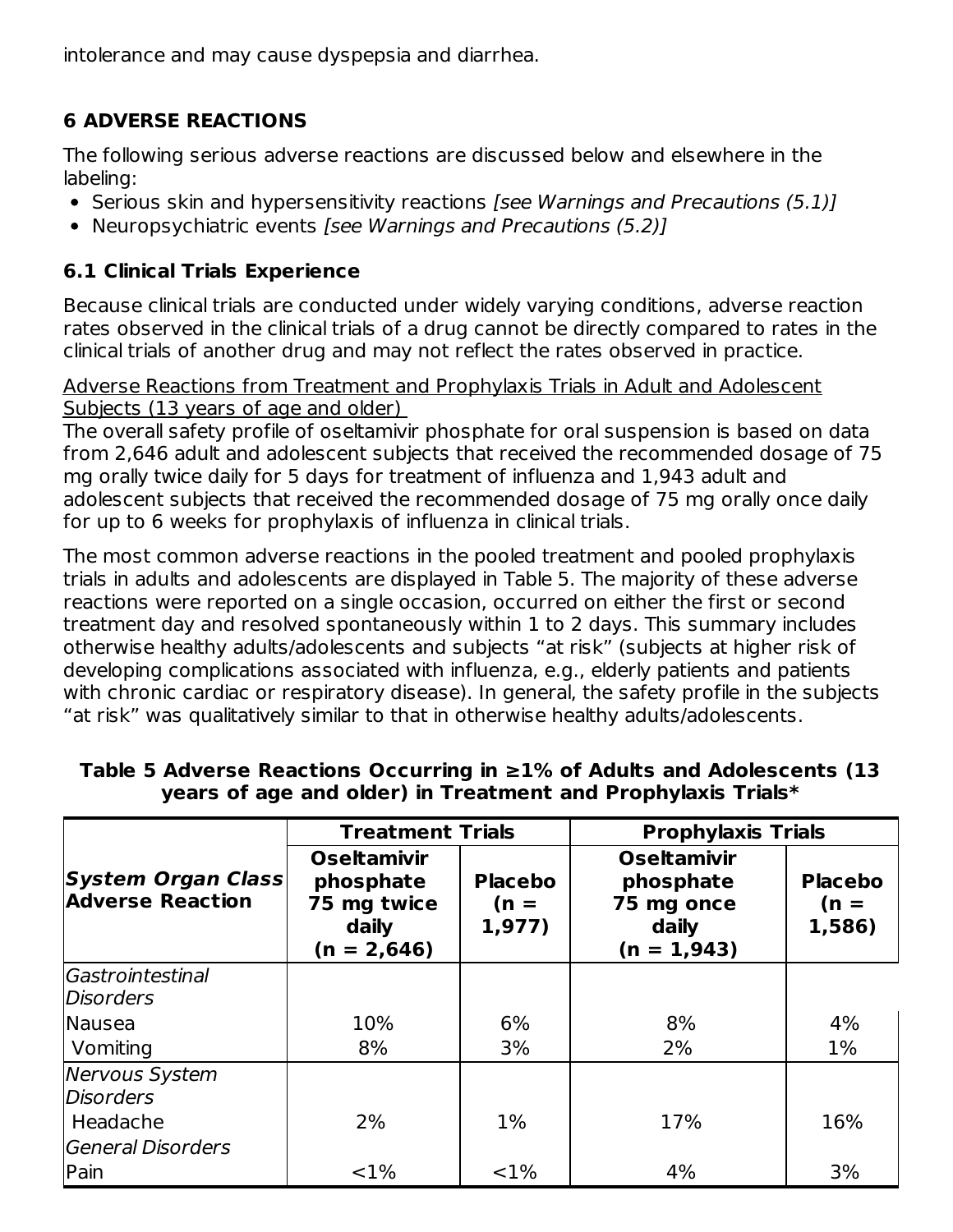\* Adverse reactions that occurred in ≥1% of oseltamivir phosphate-treated adults and adolescents and ≥1% greater in oseltamivir phosphate-treated subjects compared to placebo-treated subjects in either the treatment or prophylaxis trials.

### Adverse Reactions from Treatment and Prophylaxis Trials in Pediatric Subjects (1 year to 12 years of age)

A total of 1,481 pediatric subjects (including otherwise healthy pediatric subjects aged 1 year to 12 years and asthmatic pediatric subjects aged 6 to 12 years) participated in clinical trials of oseltamivir phosphate for the treatment of influenza. A total of 859 pediatric subjects received treatment with oseltamivir phosphate for oral suspension either at a 2 mg per kg twice daily for 5 days or weight-band dosing. Vomiting was the only adverse reaction reported at a frequency of  $\geq$ 1% in subjects receiving oseltamivir phosphate (16%) compared to placebo (8%).

Amongst the 148 pediatric subjects aged 1 year to 12 years who received oseltamivir phosphate at doses of 30 to 60 mg once daily for 10 days in a post-exposure prophylaxis study in household contacts ( $n = 99$ ), and in a separate 6-week seasonal influenza prophylaxis safety study ( $n = 49$ ), vomiting was the most frequent adverse reaction (8% on oseltamivir phosphate versus 2% in the no prophylaxis group).

Adverse Reactions from Treatment Trials in Pediatric Subjects (2 weeks to less than 1 year of age)

Assessment of adverse reactions in pediatric subjects 2 weeks to less than 1 year of age was based on two open-label studies that included safety data on 135 influenzainfected subjects 2 weeks to less than 1 year of age (including premature infants at least 36 weeks post conceptional age) exposed to oseltamivir phosphate at doses ranging from 2 to 3.5 mg per kg of the formulation for oral suspension twice daily orally for 5 days. The safety profile of oseltamivir phosphate was similar across the age range studied, with vomiting (9%), diarrhea (7%) and diaper rash (7%) being the most frequently reported adverse reactions, and was generally comparable to that observed in older pediatric and adult subjects.

### Adverse Reactions from the Prophylaxis Trial in Immunocompromised Subjects

In a 12-week seasonal prophylaxis study in 475 immunocompromised subjects, including 18 pediatric subjects 1 year to 12 years of age, the safety profile in the 238 subjects receiving oseltamivir phosphate 75 mg once daily was consistent with that previously observed in other oseltamivir phosphate prophylaxis clinical trials [see Clinical Studies (14.2)].

# **6.2 Postmarketing Experience**

The following adverse reactions have been identified during post-approval use of oseltamivir phosphate. Because these reactions are reported voluntarily from a population of uncertain size, it is not possible to reliably estimate their frequency or establish a causal relationship to oseltamivir phosphate exposure.

General disorders and administration site conditions: Swelling of the face or tongue, allergy, anaphylactic/anaphylactoid reactions, hypothermia Skin and subcutaneous tissue disorders: Rash, dermatitis, urticaria, eczema, toxic epidermal necrolysis, Stevens-Johnson Syndrome, erythema multiforme [see Warnings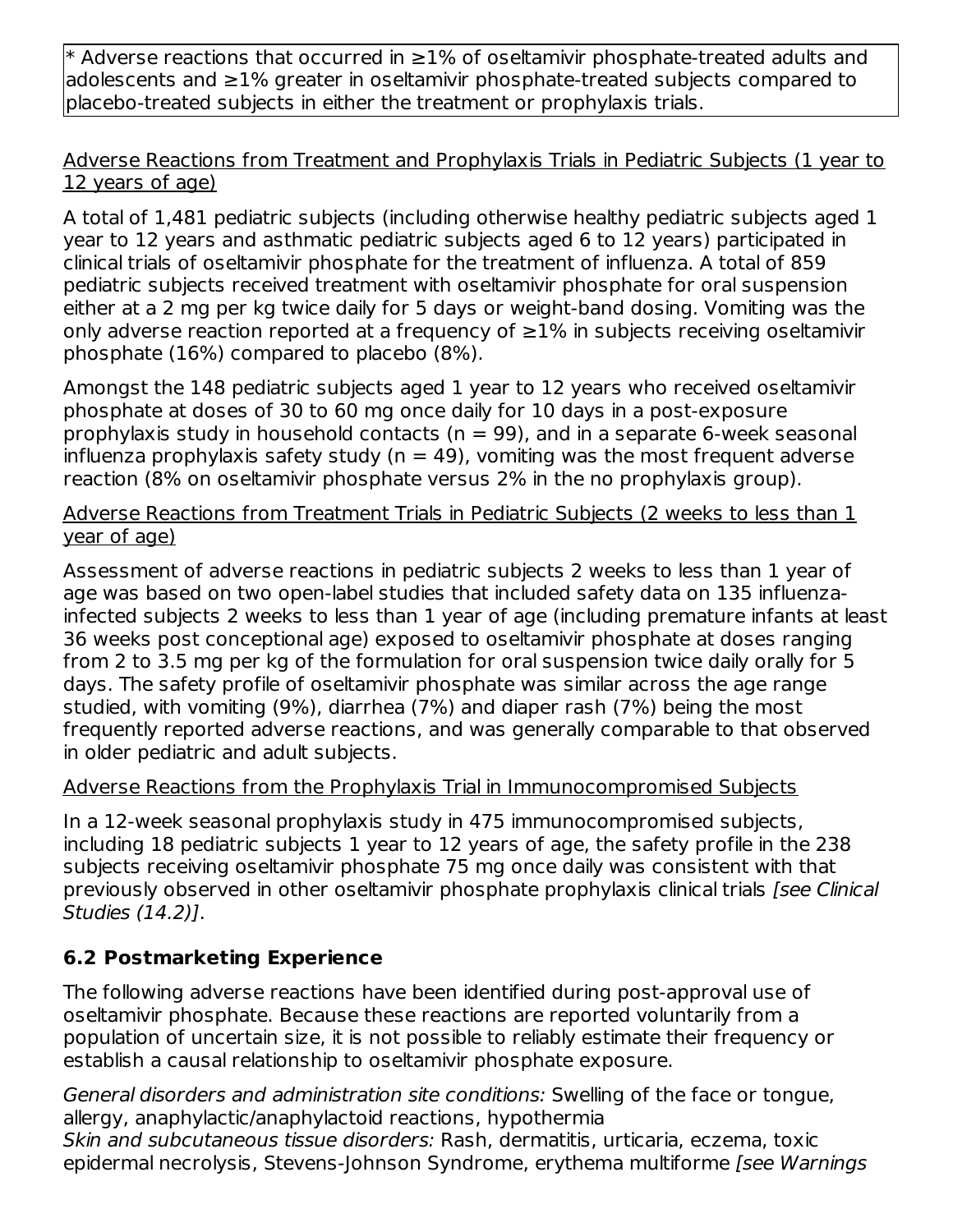and Precautions (5.1)] Gastrointestinal Disorders: Gastrointestinal bleeding, hemorrhagic colitis Cardiac Disorders: Arrhythmia Hepatobiliary Disorders: Hepatitis, abnormal liver function tests Nervous System Disorders: Seizure Metabolism and Nutrition Disorders: Aggravation of diabetes Psychiatric Disorders: Abnormal behavior, delirium, including symptoms such as hallucinations, agitation, anxiety, altered level of consciousness, confusion, nightmares, delusions [see Warnings and Precautions (5.2)]

# **7 DRUG INTERACTIONS**

# **7.1 Influenza Vaccines**

# Live Attenuated Influenza Vaccine

The concurrent use of oseltamivir phosphate with live attenuated influenza vaccine (LAIV) intranasal has not been evaluated. However, because of the potential for oseltamivir phosphate to inhibit replication of live vaccine virus and possibly reduce the efficacy of LAIV, avoid administration of LAIV within 2 weeks before or 48 hours after oseltamivir phosphate administration, unless medically indicated.

### Inactivated Influenza Vaccine

Inactivated influenza vaccine can be administered at any time relative to use of oseltamivir phosphate.

# **7.2 Drugs Without Clinically Significant Drug Interaction with Oseltamivir Phosphate for Oral Suspension**

No dose adjustments are needed for either oseltamivir or the concomitant drug when coadministering oseltamivir with amoxicillin, acetaminophen, aspirin, cimetidine, antacids (magnesium and aluminum hydroxides and calcium carbonates), rimantadine, amantadine, or warfarin [see Clinical Pharmacology (12.3)].

# **8 USE IN SPECIFIC POPULATIONS**

# **8.1 Pregnancy**

### Risk Summary

There are no adequate and well-controlled studies with oseltamivir phosphate for oral suspension in pregnant women to inform a drug‐associated risk of adverse developmental outcomes. Available published epidemiological data suggest that oseltamivir phosphate for oral suspension, taken in any trimester, is not associated with an increased risk of birth defects. However, these studies individually are limited by small sample sizes, use of different comparison groups, and some lacked information on dose, which preclude a definitive assessment of the risk [see Data and Clinical Pharmacology (12.3)]. In animal reproduction studies with oseltamivir, no adverse developmental effects were observed at clinically relevant exposures (see Data).

The background risk of major birth defects and miscarriage for the indicated populations is unknown. All pregnancies have a background risk of birth defect, loss, or other adverse outcomes. In the U.S. general population, the estimated background risk of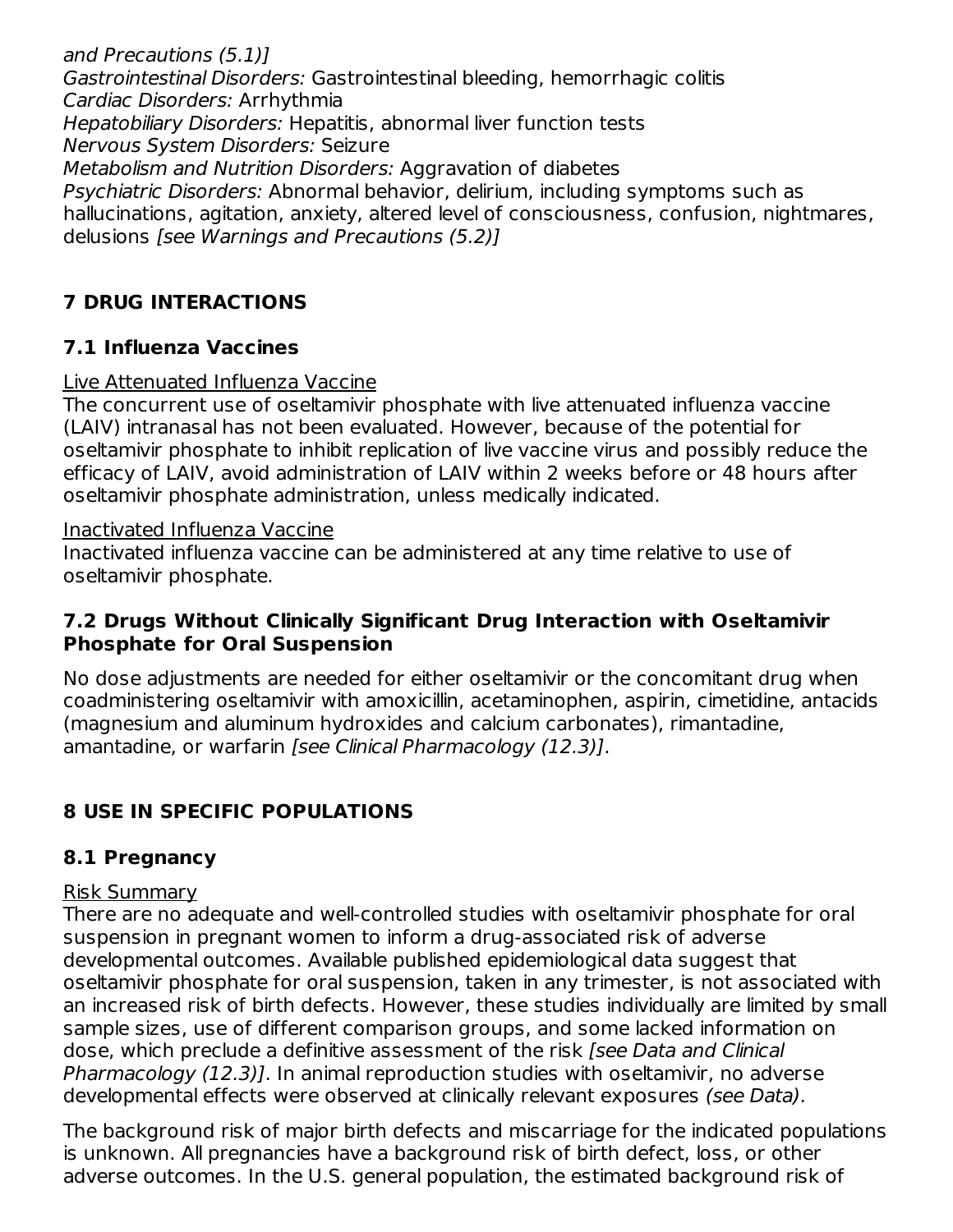major birth defects and miscarriage is 2% to 4% and 15% to 20%, respectively.

#### Clinical Considerations

Disease-Associated Maternal and/or Embryo/Fetal Risk

Pregnant women are at higher risk of severe complications from influenza, which may lead to adverse pregnancy and/or fetal outcomes including maternal death, still births, birth defects, preterm delivery, low birth weight and small for gestational age.

### Data

### Human Data

Published prospective and retrospective observational studies of more than 5,000 women exposed to oseltamivir phosphate during pregnancy, including more than 1,000 women exposed in the first trimester, suggest that the observed rate of congenital malformations was not increased above the rate in the general comparison population, regardless of when therapy was administered during the gestational period. However, individually, none of these studies had adequate sample sizes and some lacked information on dose, which preclude a definitive assessment of the risk.

#### Animal Data

Oseltamivir was administered orally during organogenesis to pregnant rats (at 50 mg/kg/day, 250 mg/kg/day, or 1,500 mg/kg/day on gestation days 6 to 17) and rabbits (at 50 mg/kg/day, 150 mg/kg/day, or 500 mg/kg/day on gestation days 6 to 18). In rats, embryo‐fetal effects consisting of an increased incidence of minor skeletal malformations were observed at a maternally toxic dose (1,500 mg/kg/day), resulting in systemic drug exposures (based on AUC for oseltamivir carboxylate) 190 times human exposures at the maximum recommended human dose (MRHD) of oseltamivir (75 mg twice a day). In the rabbit study, embryo‐fetal effects consisting of an increased incidence of minor skeletal abnormalities and variants were observed at maternally toxic doses (≥150 mg/kg/day) resulting in systemic exposures (based on AUC for oseltamivir carboxylate) ≥8 times human exposures at the MRHD of oseltamivir. In prenatal and postnatal development studies in rats, oseltamivir was administered orally (at 50 mg/kg/day, 250 mg/kg/day, 500 mg/kg/day, or 1,500 mg/kg/day) from organogenesis through late gestation, delivery, and lactation (gestation day 6 to postpartum/lactation day 20). Prolonged parturition duration and reduced offspring viability were observed at a maternally toxic dose (1,500 mg/kg/day). No adverse maternal or offspring effects were observed at doses ≤500 mg/kg/day, resulting in systemic drug exposures (based on AUC for oseltamivir carboxylate) 44 times human exposures at the MRHD of oseltamivir.

# **8.2 Lactation**

#### Risk Summary

Based on limited published data, oseltamivir and oseltamivir carboxylate have been shown to be present in human milk at low levels considered unlikely to lead to toxicity in the breastfed infant. Postmarketing experience has not reported any information to suggest serious adverse effects of oseltamivir exposure via breast milk in infants. It is not known if oseltamivir affects human milk production. The developmental and health benefits of breastfeeding should be considered along with the mother's clinical need for oseltamivir and any potential adverse effects on the breastfed child from the drug or from the underlying maternal condition.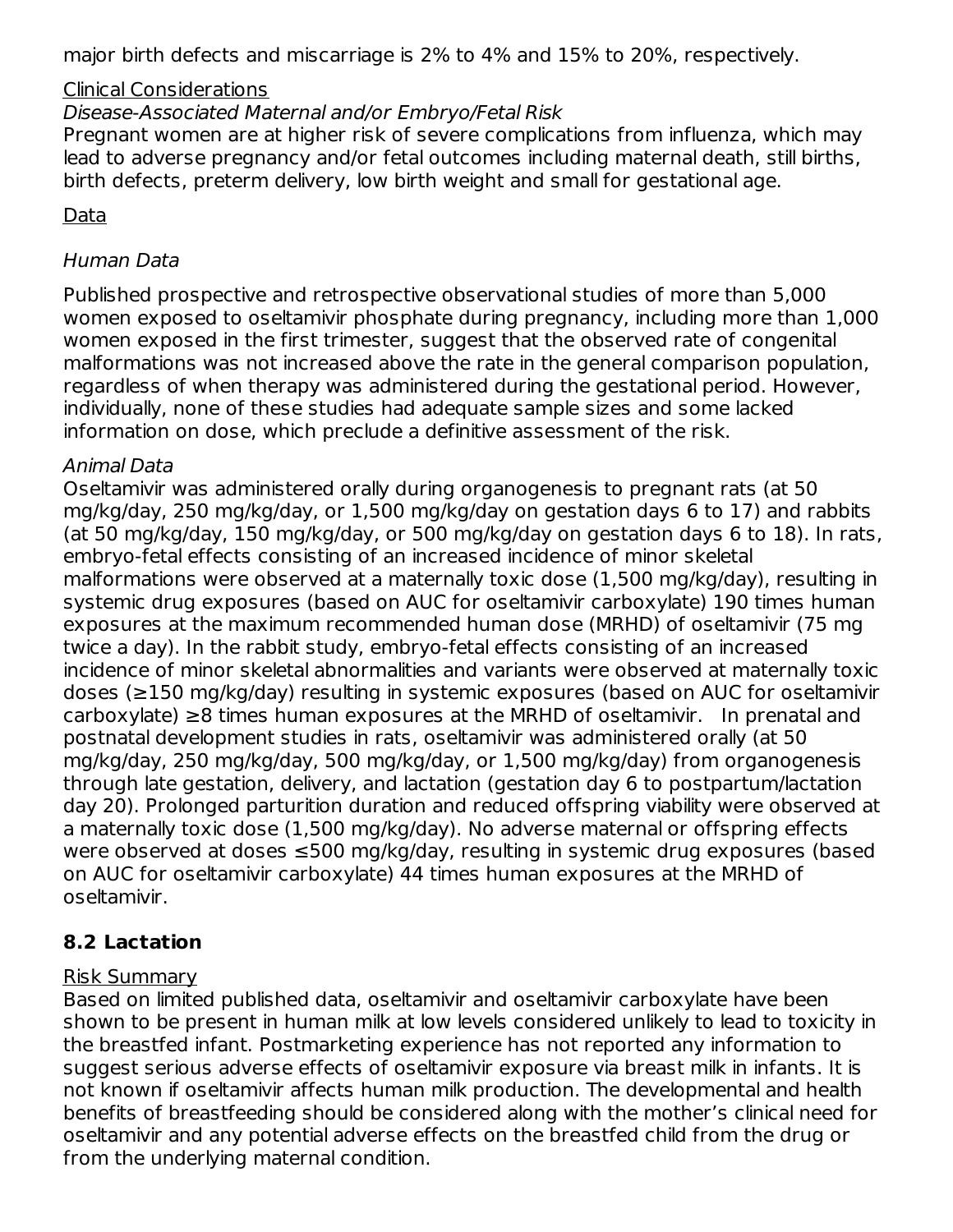# **8.4 Pediatric Use**

### Treatment of Influenza

The safety and efficacy of oseltamivir phosphate for the treatment of influenza in pediatric patients 2 weeks old to 17 years of age has been established [see Dosage and Administration (2.2), Clinical Pharmacology (12.3), and Clinical Studies (14.1)] and is based on:

- 13 to 17 years of age: Safety and efficacy in adolescent patients 13 to 17 years of age was supported by adequate and well-controlled trials in adults and adolescents and younger pediatric patients and safety data in adolescents treated with oseltamivir phosphate in a study of treatment and prophylaxis.
- 1 year to 12 years of age: Safety and efficacy in pediatric patients 1 year to 12 years of age was supported by results of one double-blind, placebo-controlled trial in 452 pediatric patients with influenza in whom oseltamivir phosphate 2 mg per kg twice daily or placebo was administered within 48 hours of symptom onset [see Clinical Studies (14.1)]. Additional safety information was provided in a double-blind, placebocontrolled trial in pediatric patients 6 to 12 years of age with known asthma. Efficacy could not be established in pediatric patients with asthma.
- 2 weeks to less than 1 year of age: Safety and efficacy in pediatric patients 2 weeks to less than 1 year of age is supported by adequate and well-controlled trials in adults and older pediatric patients and two open-label trials of oseltamivir phosphate (2 to 3.5 mg per kg twice daily for 5 days) in 136 pediatric subjects 2 weeks to less than 1 year of age. In these two trials, the oseltamivir plasma concentrations in these subjects were similar to or higher than the oseltamivir plasma concentrations observed in older pediatric subjects and adults [see Clinical Pharmacology (12.3) and Clinical Studies (14.1)].

The safety and efficacy of oseltamivir phosphate for treatment of influenza in pediatric patients less than 2 weeks of age have not been established.

### Prophylaxis of Influenza

The safety and efficacy of oseltamivir phosphate for the prophylaxis of influenza in pediatric patients 1 year to 17 years old has been established [see Dosage and Administration (2.3), Clinical Pharmacology (12.3), and Clinical Studies (14.2)] and is based on:

- 13 to 17 years of age: Prophylaxis in adolescent patients 13 to 17 years of age is supported by one randomized, placebo-controlled post-exposure household prophylaxis trial of oseltamivir phosphate 75 mg taken orally once daily for 7 days in household contacts including 207 adolescents [see Clinical Studies (14.2)].
- 1 year to 12 years of age: Oseltamivir phosphate for prophylaxis in pediatric patients 1 year to 12 years of age is supported by one randomized, open-label, postexposure household prophylaxis trial including pediatric subjects 1 year to 12 years of age who received 30 to 60 mg of oseltamivir phosphate for oral suspension (supplied as powder) taken orally once daily for 10 days [see Clinical Studies (14.2)]. Additional safety information was provided in a 6-week seasonal prophylaxis (community outbreak) safety study in 49 patients 1 year to 12 years of age.

The safety and efficacy of oseltamivir phosphate for prophylaxis of influenza have not been established for pediatric patients less than 1 year of age.

# **8.5 Geriatric Use**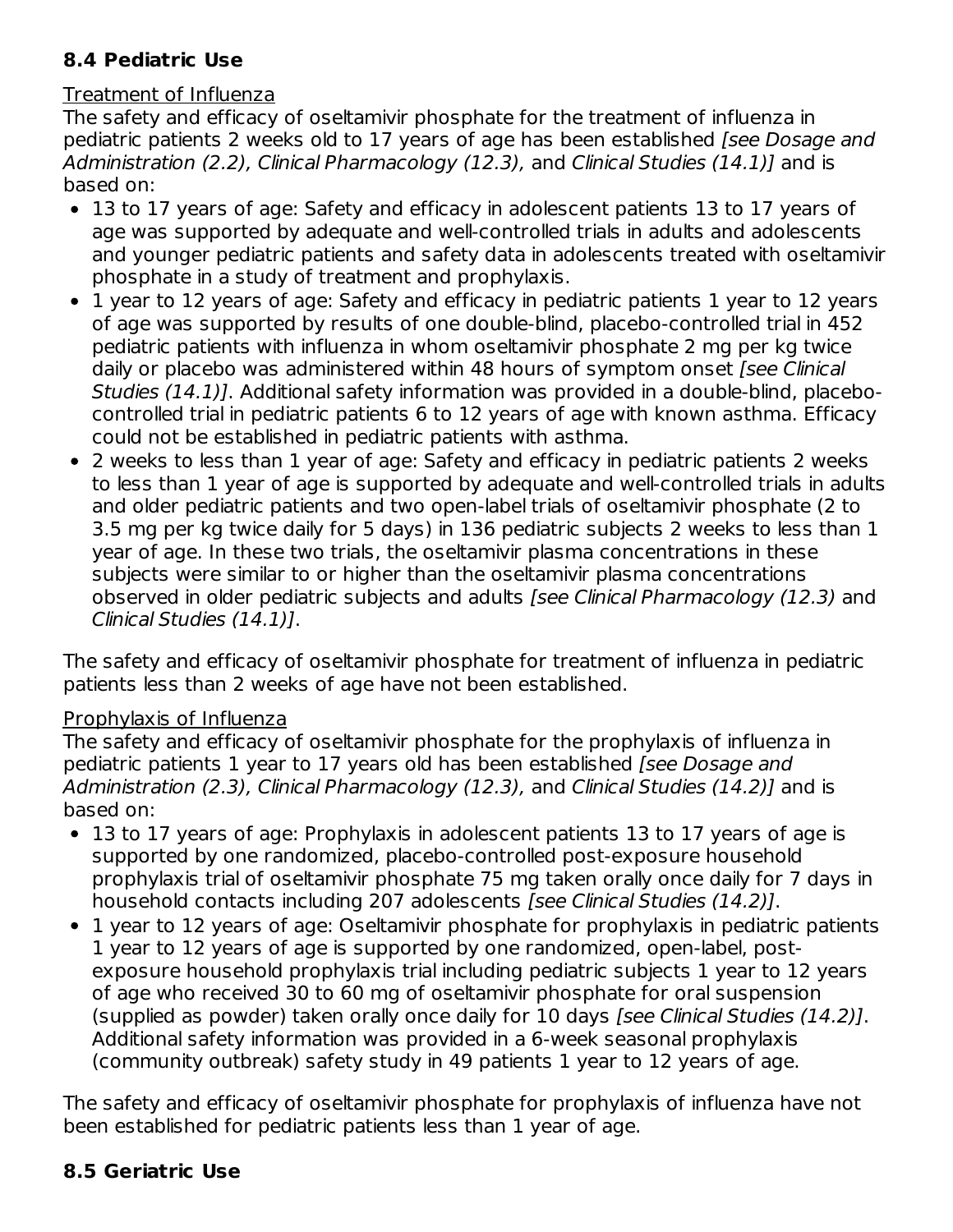# Treatment of Influenza

Of the 4,765 adults in clinical trials of oseltamivir phosphate for the treatment of influenza, 948 (20%) were 65 years and older, while 329 (7%) were 75 years and older. In three double-blind, placebo-controlled trials in the treatment of influenza in patients at least 65 years old, that enrolled 741 subjects (374 received placebo and 362 received oseltamivir phosphate), no overall differences in safety or effectiveness were observed between these subjects and younger subjects, and other reported clinical experience has not identified differences in responses between the elderly and younger subjects [see Clinical Studies (14.1)].

# Prophylaxis of Influenza

Of the 4,603 adults in clinical trials of oseltamivir phosphate for the prophylaxis of influenza, 1,046 (23%) were 65 years and older, while 719 (16%) were 75 years and older. In a randomized, placebo-controlled trial in elderly residents of nursing homes who took oseltamivir phosphate for up to 42 days for the prophylaxis of influenza (oseltamivir phosphate n=276, placebo n=272), no overall differences in safety or effectiveness were observed between these subjects and younger subjects, and other reported clinical experience has not identified differences in responses between the elderly and younger subjects [see Clinical Studies (14.2)].

# **8.6 Renal Impairment**

Patients with renal impairment had higher blood levels of oseltamivir carboxylate compared to patients with normal renal function which may increase the risk of oseltamivir phosphate-associated adverse reactions. Therefore, dosage adjustment is recommended for patients with a serum creatinine clearance between 10 mL/minute and 60 mL/minute and for patients with end-stage renal disease (ESRD) undergoing routine hemodialysis or continuous peritoneal dialysis treatment [see Dosage and Administration (2.4)]. Oseltamivir phosphate is not recommended for patients with ESRD not undergoing dialysis [see Indications and Usage (1.3) and Clinical Pharmacology (12.3)].

# **8.7 Hepatic Impairment**

No dosage adjustment is required in patients with mild to moderate hepatic impairment. The safety and pharmacokinetics in patients with severe hepatic impairment have not been evaluated [see Clinical Pharmacology (12.3)].

# **8.8 Use in Patients with Chronic Conditions**

Efficacy of oseltamivir phosphate in the treatment of influenza in patients with chronic cardiac disease and/or respiratory disease was evaluated in one randomized, placebocontrolled clinical trial. Efficacy in this population, as measured by time to alleviation of all symptoms, was not established, but no new safety signals were identified *[see Clinical* Studies (14.1)].

No clinical trial data are available regarding treatment of influenza in patients with any medical condition sufficiently severe or unstable to be considered at imminent risk of requiring hospitalization.

# **8.9 Immunocompromised Patients**

Efficacy of oseltamivir phosphate for the treatment or prophylaxis of influenza has not been established in immunocompromised patients [see Clinical Studies (14.2)]. Safety of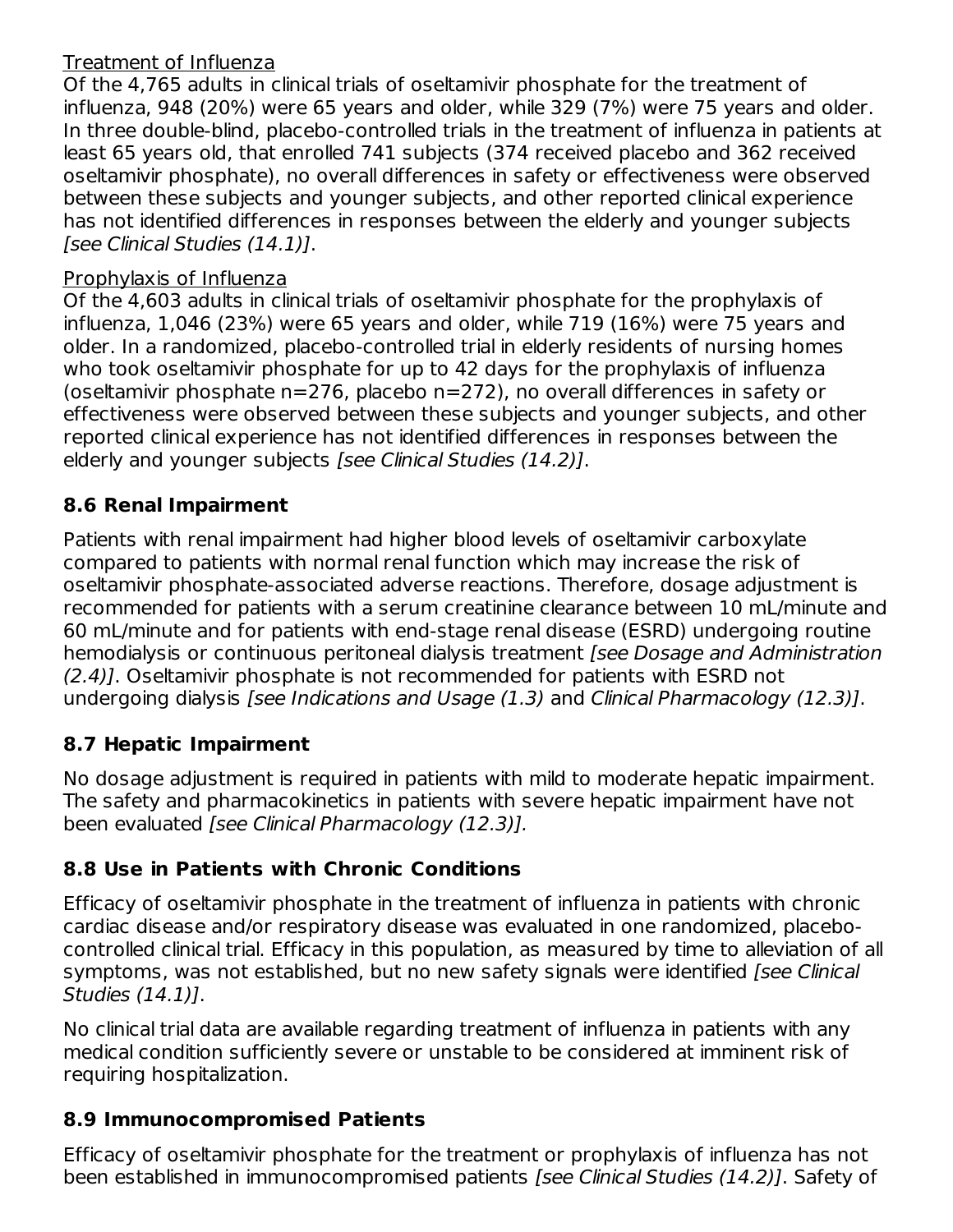oseltamivir phosphate has been demonstrated for up to 12 weeks for prophylaxis of influenza in immunocompromised patients [see Adverse Reactions (6.1)].

# **10 OVERDOSAGE**

Reports of overdoses with oseltamivir phosphate for oral suspension have been received from clinical trials and during postmarketing experience. In the majority of cases reporting overdose, no adverse reactions were reported. Adverse reactions reported following overdose were similar in nature to those observed with therapeutic doses of oseltamivir phosphate for oral suspension [see Adverse Reactions (6)].

# **11 DESCRIPTION**

Oseltamivir phosphate, USP, an influenza neuraminidase inhibitor (NAI), is available as a powder for oral suspension, which when constituted with water as directed contains 6 mg per mL oseltamivir base. In addition to the active ingredient, the powder for oral suspension contains colloidal silicon dioxide, monosodium citrate, saccharin sodium, sodium benzoate, sorbitol, titanium dioxide, tutti-frutti flavoring and xanthan gum.

Oseltamivir phosphate, USP is a white to off-white powder with the chemical name (3R,4R,5S)-4-acetylamino-5-amino3(1-ethylpropoxy)-1-cyclohexene-1-carboxylic acid, ethyl ester, phosphate (1:1). The chemical formula is  $\mathsf{C}_{16}\mathsf{H}_{28}\mathsf{N}_2\mathsf{O}_4$  (free base). The molecular weight is 312.4 for oseltamivir free base and 410.4 for oseltamivir phosphate salt. The structural formula is as follows:



# **12 CLINICAL PHARMACOLOGY**

# **12.1 Mechanism of Action**

Oseltamivir is an antiviral drug with activity against influenza virus [see Microbiology  $(12.4)$ ].

# **12.3 Pharmacokinetics**

# Absorption and Bioavailability

Oseltamivir is absorbed from the gastrointestinal tract after oral administration of oseltamivir phosphate and is extensively converted predominantly by hepatic esterases to oseltamivir carboxylate. At least 75% of an oral dose reaches the systemic circulation as oseltamivir carboxylate and less than 5% of the oral dose reaches the systemic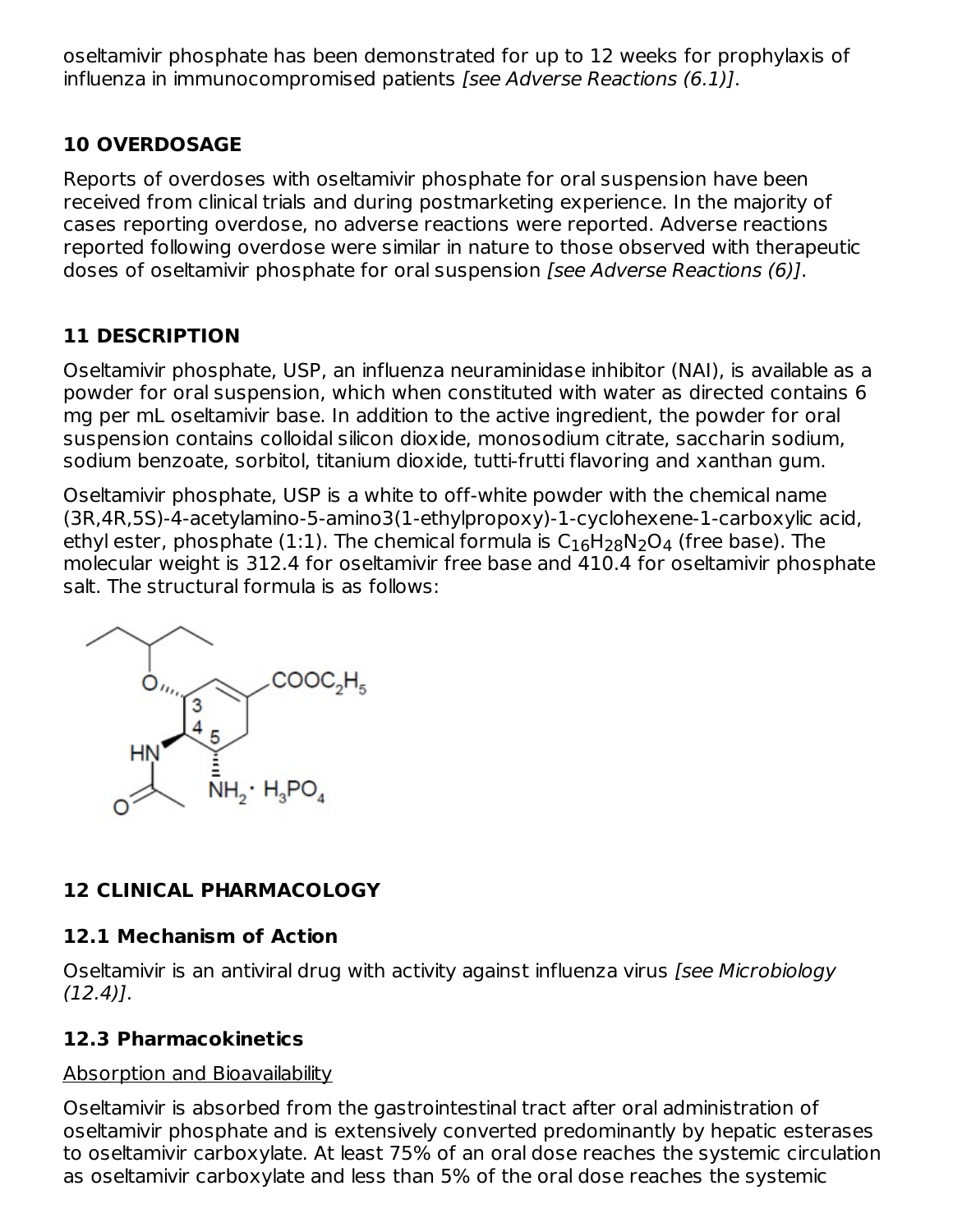circulation as oseltamivir (see Table 6).

**Table 6 Mean (% CV) Pharmacokinetic Parameters of Oseltamivir and Oseltamivir Carboxylate Following Multiple Dosing of 75 mg Capsules Twice Daily (n=20)**

|                               | Parameter Oseltamivir | Oseltamivir<br><b>Carboxylate</b> |  |  |
|-------------------------------|-----------------------|-----------------------------------|--|--|
| $ C_{\text{max}} $<br>(ng/mL) | 65 (26)               | 348 (18)                          |  |  |
| $AUC0-12h$<br>(ng•h/mL)       | 112 (25)              | 2,719(20)                         |  |  |

Plasma concentrations of oseltamivir carboxylate are proportional to doses up to 500 mg given twice daily (about 6.7 times the maximum recommended oseltamivir phosphate dosage) [see Dosage and Administration (2)].

Coadministration with food had no significant effect on the peak plasma concentration (551 ng/mL under fasted conditions and 441 ng/mL under fed conditions) and the area under the plasma concentration time curve (6,218 ng·h/mL under fasted conditions and 6,069 ng·h/mL under fed conditions) of oseltamivir carboxylate.

#### Distribution

The volume of distribution (V $_{\sf ss}$ ) of oseltamivir carboxylate, following intravenous administration in 24 subjects (oseltamivir phosphate for oral suspension is not available as an intravenous formulation), ranged between 23 liters and 26 liters.

The binding of oseltamivir carboxylate to human plasma protein is low (3%). The binding of oseltamivir to human plasma protein is 42%, which is insufficient to cause significant displacement-based drug interactions.

#### Elimination

Absorbed oseltamivir is primarily (>90%) eliminated by conversion to the active metabolite, oseltamivir carboxylate. Plasma concentrations of oseltamivir declined with a half-life of 1 hour to 3 hours in most subjects after oral administration. Oseltamivir carboxylate is not further metabolized and is eliminated unchanged in urine. Plasma concentrations of oseltamivir carboxylate declined with a half-life of 6 hours to 10 hours in most subjects after oral administration.

#### Metabolism

Oseltamivir is extensively converted to the active metabolite, oseltamivir carboxylate, by esterases located predominantly in the liver. Oseltamivir carboxylate is not further metabolized. Neither oseltamivir nor oseltamivir carboxylate is a substrate for, or inhibitor of, cytochrome P450 isoforms.

#### Excretion

Oseltamivir carboxylate is eliminated entirely (>99%) by renal excretion. Renal clearance (18.8 L/h) exceeds glomerular filtration rate (7.5 L/h), indicating that tubular secretion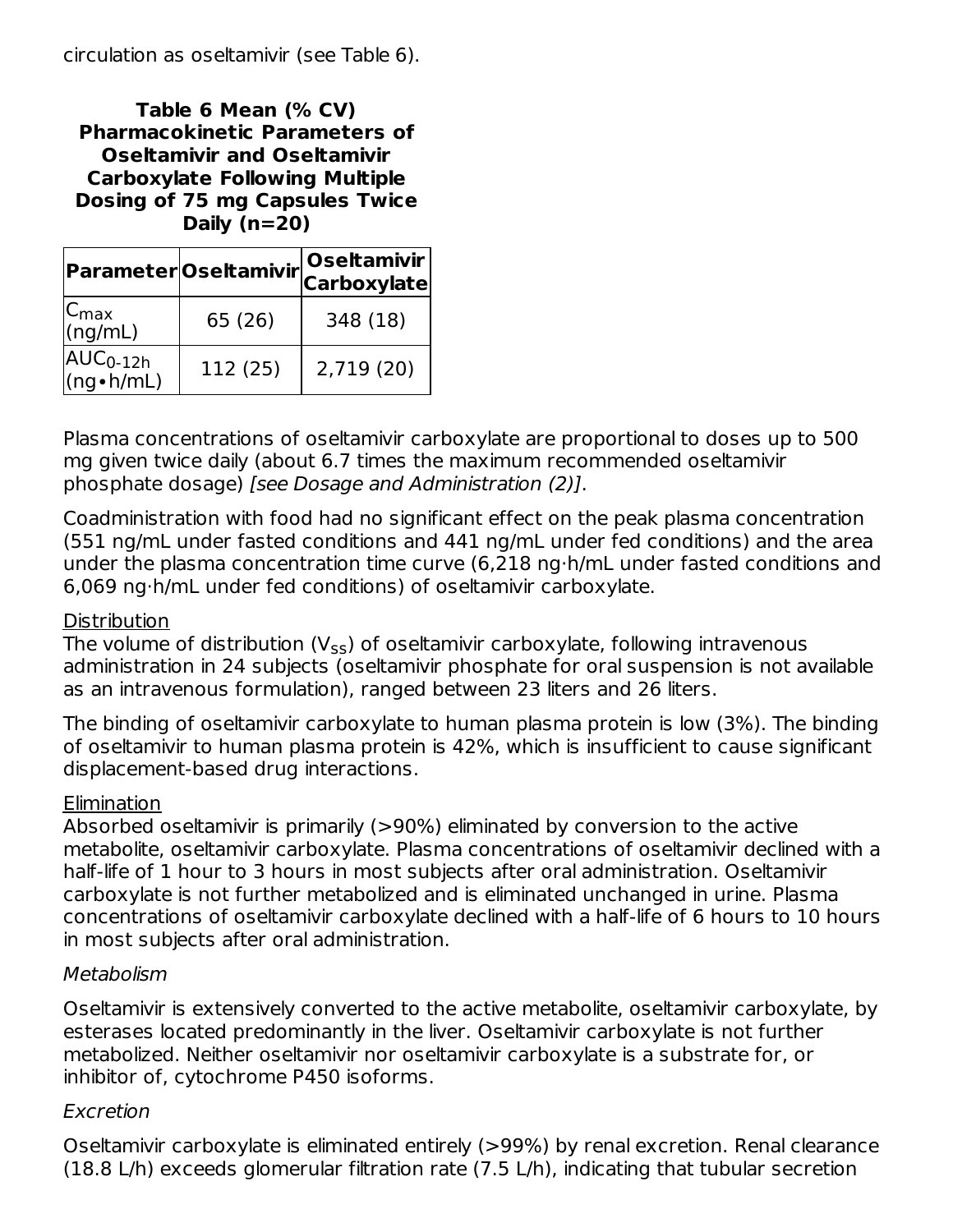(via organic anion transporter) occurs in addition to glomerular filtration. Less than 20% of an oral radiolabeled dose is eliminated in feces.

#### Specific Populations

#### Renal Impairment

Administration of 100 mg of oseltamivir phosphate twice daily (about 1.3 times the maximum recommended dosage) for 5 days to subjects with various degrees of renal impairment showed that exposure to oseltamivir carboxylate is inversely proportional to declining renal function.

Population-derived pharmacokinetic parameters were determined for patients with varying degrees of renal function including ESRD patients on hemodialysis. Median simulated exposures of oseltamivir carboxylate for recommended treatment and prophylaxis regimens are provided in Table 7. The pharmacokinetics of oseltamivir have not been studied in ESRD patients not undergoing dialysis [see Indications and Usage (1.3), and Use in Specific Populations (8.6)].

#### **Table 7 Simulated Median Treatment Exposure Metrics of Oseltamivir Carboxylate in Patients with Normal Renal Function, with Renal Impairment and ESRD Patients on Hemodialysis**

| <b>Renal</b><br><b>Function/</b><br><b>Impairment</b> | <b>Normal</b><br>90 to 140<br>mL/min<br>$(n=57)$ | <b>Mild</b><br>60 to 90<br>mL/min<br>$(n=45)$ | <b>Moderate</b><br>Creatinine Creatinine Creatinine Creatinine<br>Clearance Clearance Clearance Clearance<br>30 to 60<br>mL/min<br>$(n=13)$ | <b>Severe</b><br>10 to 30<br>mL/min<br>$(n=11)$ | <b>ESRD</b><br><b>Creatinine</b><br><b>Clearance</b><br>$<$ 10 mL/min<br>on<br><b>Hemodialysis</b><br>$(n=24)$ |  |
|-------------------------------------------------------|--------------------------------------------------|-----------------------------------------------|---------------------------------------------------------------------------------------------------------------------------------------------|-------------------------------------------------|----------------------------------------------------------------------------------------------------------------|--|
| <b>Recommended Treatment Regimens</b>                 |                                                  |                                               |                                                                                                                                             |                                                 |                                                                                                                |  |
| <b>PK</b><br>exposure<br>parameter                    | 75 mg<br>twice<br>daily                          | 75 mg<br>twice<br>daily                       | 30 mg<br>twice<br>daily                                                                                                                     | 30 mg<br>once<br>daily                          | 30 mg every<br>HD cycle                                                                                        |  |
| C <sub>min</sub> (ng/mL)                              | 145                                              | 253                                           | 180                                                                                                                                         | 219                                             | 221                                                                                                            |  |
| $\mathsf{C}_{\mathsf{max}}$<br>(ng/mL)                | 298                                              | 464                                           | 306                                                                                                                                         | 477                                             | 1,170                                                                                                          |  |
| $AUC_{48}$<br>$(ng \cdot h/mL)^*$                     | 11,224                                           | 18,476                                        | 12,008                                                                                                                                      | 16,818                                          | 23,200                                                                                                         |  |
| <b>Recommended Prophylaxis Regimens</b>               |                                                  |                                               |                                                                                                                                             |                                                 |                                                                                                                |  |
| <b>PK</b><br>exposure<br>parameter                    | 75 mg<br>once<br>daily                           | 75 mg<br>once<br>daily                        | 30 mg<br>once<br>daily                                                                                                                      | 30 mg<br>every<br>other day                     | 30 mg<br>alternate HD<br>cycle                                                                                 |  |
| C <sub>min</sub> (ng/mL)                              | 39                                               | 62                                            | 57                                                                                                                                          | 70                                              | 42                                                                                                             |  |
| $\mathsf{C}_{\mathsf{max}}$<br>(ng/mL)                | 213                                              | 311                                           | 209                                                                                                                                         | 377                                             | 903                                                                                                            |  |
| $AUC_{48}$<br>$(ng \cdot hr/mL)^*$                    | 5,294                                            | 8,336                                         | 6,262                                                                                                                                       | 9,317                                           | 11,200                                                                                                         |  |
| * AUC normalized to 48 hours.                         |                                                  |                                               |                                                                                                                                             |                                                 |                                                                                                                |  |

In continuous ambulatory peritoneal dialysis (CAPD) patients, the peak concentration of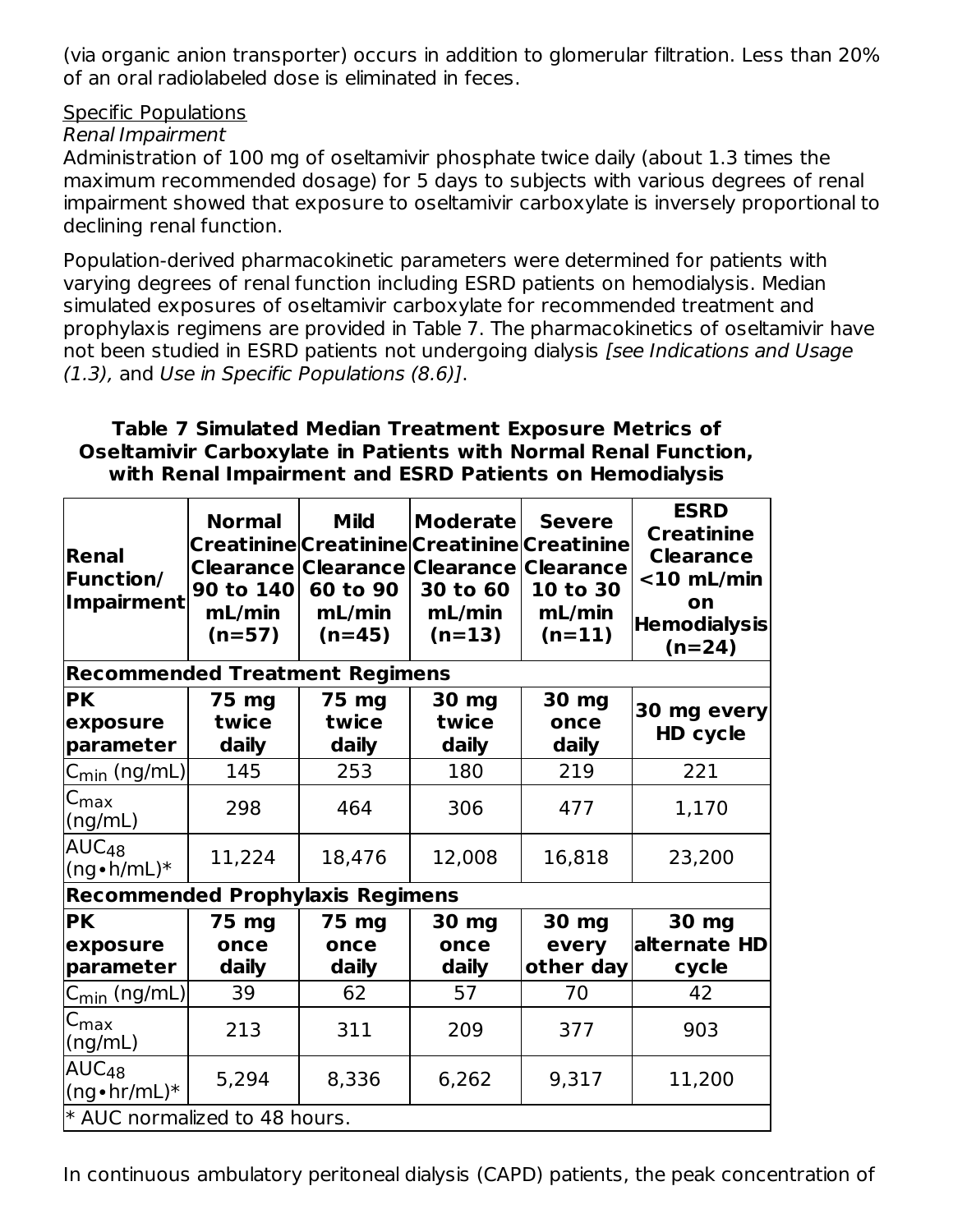oseltamivir carboxylate following a single 30 mg dose of oseltamivir or once weekly oseltamivir was approximately 3-fold higher than in patients with normal renal function who received 75 mg twice daily. The plasma concentration of oseltamivir carboxylate on Day 5 (147 ng/mL) following a single 30 mg dose in CAPD patients is similar to the predicted C<sub>min</sub> (160 ng/mL) in patients with normal renal function following 75 mg twice daily. Administration of 30 mg once weekly to CAPD patients resulted in plasma concentrations of oseltamivir carboxylate at the 168-hour blood sample of 63 ng/mL, which were comparable to the C<sub>min</sub> in patients with normal renal function receiving the approved regimen of 75 mg once daily (40 ng/mL).

#### Hepatic Impairment

In clinical studies, oseltamivir carboxylate exposure was not altered in subjects with mild or moderate hepatic impairment [see Use in Specific Populations (8.7)].

### Pregnant Women

A pooled population pharmacokinetic analysis indicates that the oseltamivir phosphate for oral suspension dosage regimen resulted in lower exposure to the active metabolite in pregnant women (n=59) compared to non-pregnant women (n=33). However, this predicted exposure is expected to have activity against susceptible influenza virus strains and there are insufficient pharmacokinetics and safety data to recommend a dose adjustment for pregnant women [see Use in Specific Populations (8.1)].

# Pediatric Subjects (1 year to 12 years of age)

The pharmacokinetics of oseltamivir and oseltamivir carboxylate have been evaluated in a single-dose pharmacokinetic study in pediatric subjects aged 5 to 16 years (n=18) and in a small number of pediatric subjects aged 3 to 12 years (n=5) enrolled in a clinical trial. Younger pediatric subjects cleared both the prodrug and the active metabolite faster than adult subjects resulting in a lower exposure for a given mg/kg dose. For oseltamivir carboxylate, apparent total clearance decreases linearly with increasing age (up to 12 years). The pharmacokinetics of oseltamivir in pediatric subjects over 12 years of age are similar to those in adult subjects [see Use in Specific Populations (8.4)].

### Pediatric Subjects (2 weeks to less than 1 year of age)

The pharmacokinetics of oseltamivir and oseltamivir carboxylate have been evaluated in two open-label studies of pediatric subjects less than one year of age (n=122) infected with influenza. Apparent clearance of the active metabolite decreases with decreasing age in subjects less than 1 year of age; however the oseltamivir and oseltamivir carboxylate exposure following a 3 mg/kg dose in subjects under 1 year of age is expected to be within the observed exposures in adults and adolescents receiving 75 mg twice daily and 150 mg twice daily [see Use in Specific Populations (8.4)].

### Geriatric Patients

Exposure to oseltamivir carboxylate at steady-state was 25% to 35% higher in geriatric subjects (age range 65 to 78 years) compared to young adults given comparable doses of oseltamivir. Half-lives observed in the geriatric subjects were similar to those seen in young adults. Based on drug exposure and tolerability, dose adjustments are not required for geriatric patients for either treatment or prophylaxis [see Use in Specific Populations (8.5)].

### Drug Interaction Studies

Oseltamivir is extensively converted to oseltamivir carboxylate by esterases, located predominantly in the liver. Drug interactions involving competition for esterases have not been extensively reported in literature. Low protein binding of oseltamivir and oseltamivir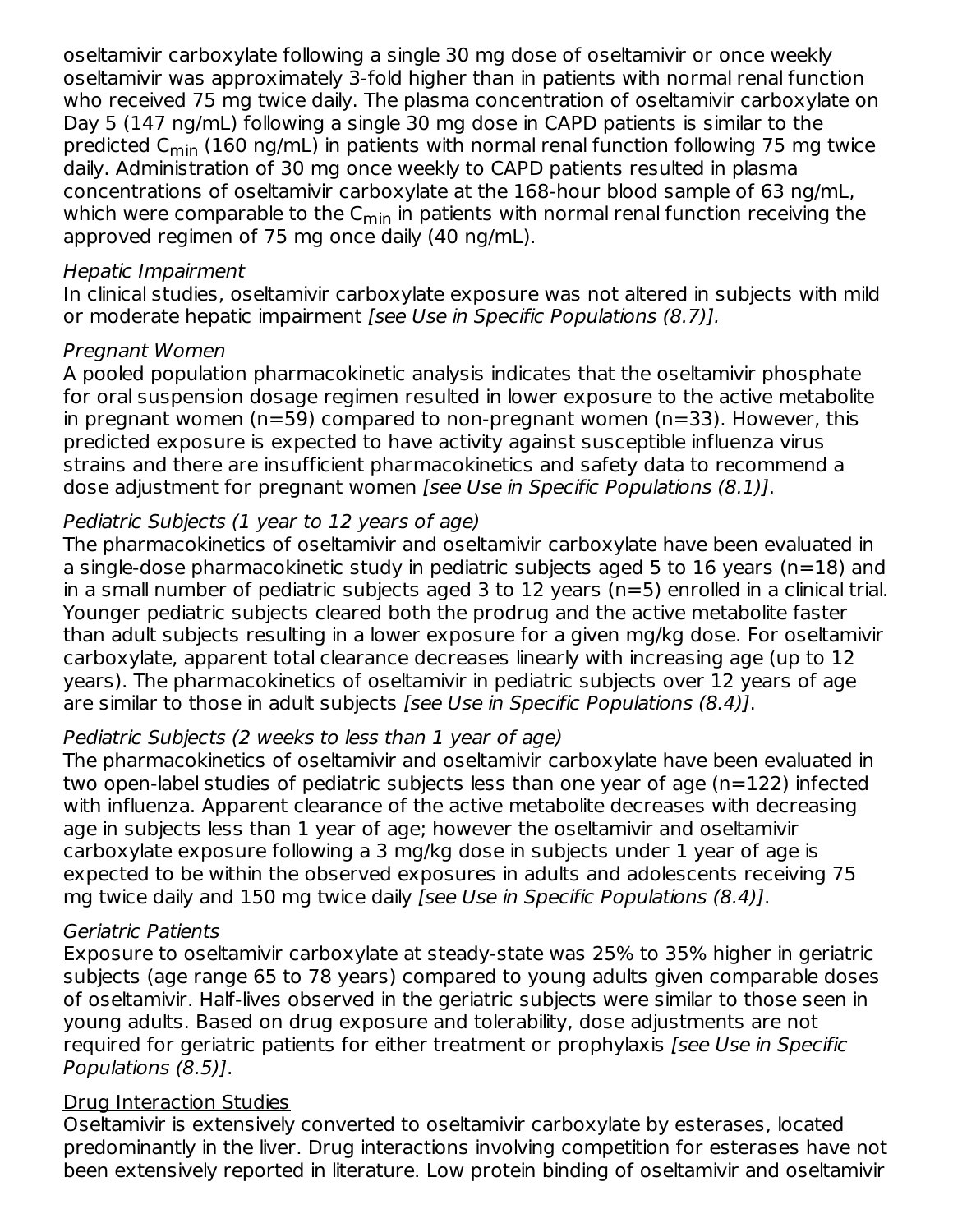carboxylate suggests that the probability of drug displacement interactions is low.

In vitro studies demonstrate that neither oseltamivir nor oseltamivir carboxylate is a good substrate for P450 mixed-function oxidases or for glucuronyl transferases.

Coadministration of probenecid results in an approximate two-fold increase in exposure to oseltamivir carboxylate due to a decrease in active anionic tubular secretion in the kidney. However, due to the safety margin of oseltamivir carboxylate, no dose adjustments are required when coadministering with probenecid. No clinically relevant pharmacokinetic interactions have been observed when coadministering oseltamivir with amoxicillin, acetaminophen, aspirin, cimetidine, antacids (magnesium and aluminum hydroxides and calcium carbonates), rimantadine, amantadine, or warfarin.

# **12.4 Microbiology**

#### Mechanism of Action

Oseltamivir phosphate is an ethyl ester prodrug requiring ester hydrolysis for conversion to the active form, oseltamivir carboxylate. Oseltamivir carboxylate is an inhibitor of influenza virus neuraminidase affecting release of viral particles. The median IC $_{50}$  values of oseltamivir against influenza A/H $1$ N $1$ , influenza A/H $3$ N $2$ , and influenza B clinical isolates were 2.5 nM (range 0.93 to 4.16 nM,  $N=74$ ), 0.96 nM (range 0.13 to 7.95 nM, N=774), and 60 nM (20 to 285 nM, N=256), respectively, in a neuraminidase assay with a fluorescently labeled MUNANA substrate.

### Antiviral Activity

The antiviral activity of oseltamivir carboxylate against laboratory strains and clinical isolates of influenza virus was determined in cell culture. The concentrations of oseltamivir carboxylate required for inhibition of influenza virus in cell culture were highly variable depending on the assay method used and the virus tested. The 50% and 90% effective concentrations (EC<sub>50</sub> and EC<sub>90</sub>) were in the range of 0.0008 micromolar to greater than 35 micromolar and 0.004 micromolar to greater than 100 micromolar, respectively (1 micromolar=0.284 microgram per mL). The relationship between the antiviral activity in cell culture, inhibitory activity in the neuraminidase assay, and the inhibition of influenza virus replication in humans has not been established.

### Resistance

Cell culture studies: Influenza A virus isolates with reduced susceptibility to oseltamivir carboxylate have been recovered by serial passage of virus in cell culture in the presence of increasing concentrations of oseltamivir carboxylate. Reduced susceptibility of influenza virus to inhibition by oseltamivir carboxylate may be conferred by amino acid substitutions in the viral neuraminidase and/or hemagglutinin proteins.

Clinical studies: Reduced susceptibility isolates have been obtained during treatment with oseltamivir and from sampling during community surveillance studies. Changes in the viral neuraminidase that have been associated with reduced susceptibility to oseltamivir carboxylate are summarized in Table 8. The clinical impact of this reduced susceptibility is unknown.

Hemagglutinin (HA) substitutions selected in cell culture and associated with reduced susceptibility to oseltamivir include (influenza virus subtype-specific numbering) A11T, K173E, and R453M in H3N2; and H99Q in influenza B virus (Yamagata lineage). In some cases, HA substitutions were selected in conjunction with known NA resistance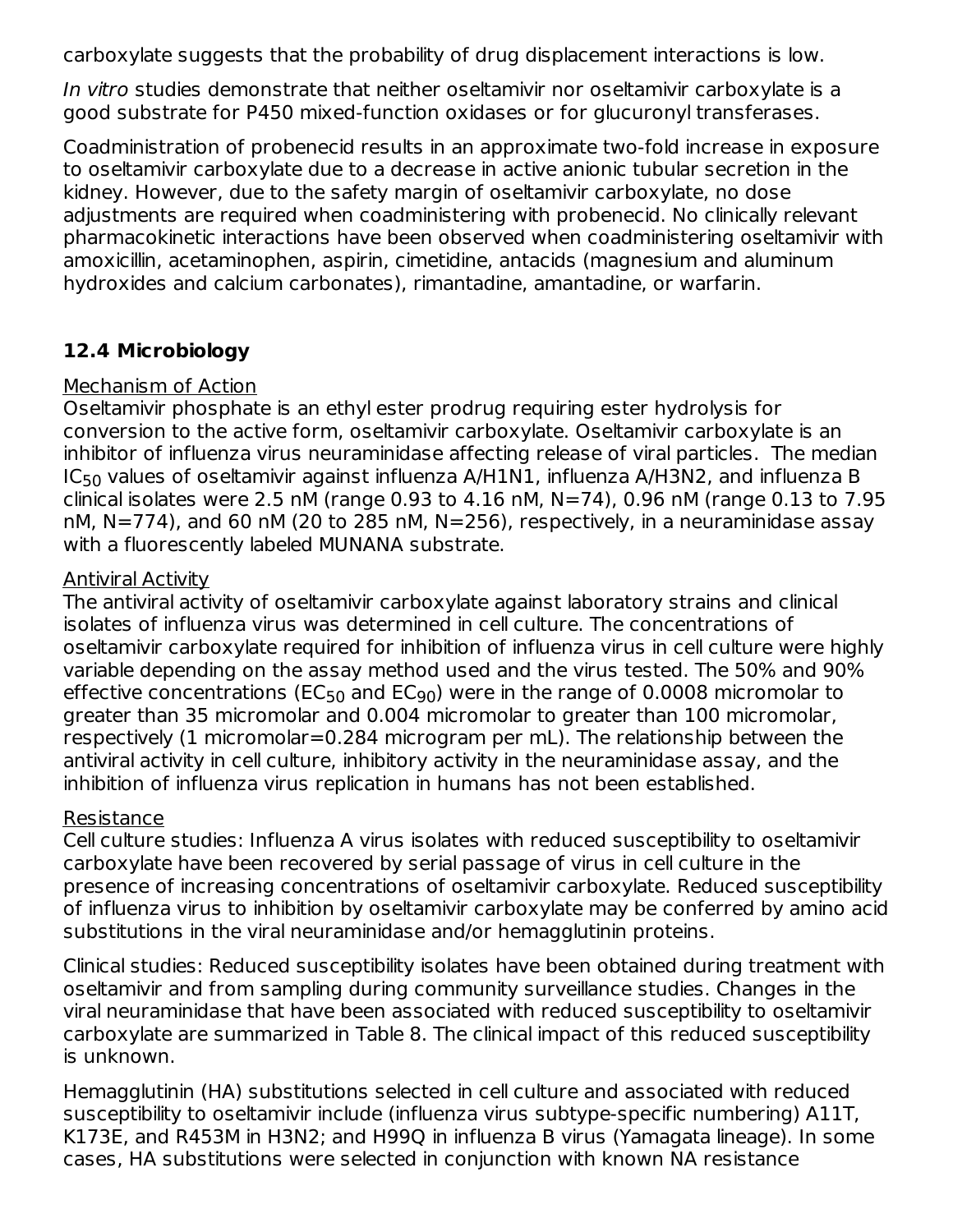substitutions and may contribute to reduced susceptibility to oseltamivir; however, the impact of HA substitutions on antiviral activity of oseltamivir in humans is unknown and likely to be strain-dependent.

#### **Table 8 Neuraminidase Amino Acid Substitutions Associated with Reduced Susceptibility to Oseltamivir**

| Amino Acid Substitution*                                                                                                                                                                                   |  |  |  |  |
|------------------------------------------------------------------------------------------------------------------------------------------------------------------------------------------------------------|--|--|--|--|
| Influenza A N1 (N1 numbering in                                                                                                                                                                            |  |  |  |  |
| brackets)                                                                                                                                                                                                  |  |  |  |  |
| I117V (I117V), E119V (E119V), R152K<br>(R152K), Y155H (Y155H), F173V (F174V),<br>D198G/N (D199G/N), I222K/R/T/V<br>(I223K/R/T/V), S246G/N (S247G/N),                                                       |  |  |  |  |
| G248R+I266V (G249R+I267V), H274Y<br>(H275Y), N294S (N295S), Q312R+I427T<br>(Q313R+I427T), N325K (N325K), R371K<br>(R368K)                                                                                  |  |  |  |  |
| <b>Influenza A N2</b>                                                                                                                                                                                      |  |  |  |  |
| E41G, E119I/V, D151V, I222L/V, Q226H,<br>SASG245-248 deletion, S247P, R292K,<br><b>N294S</b>                                                                                                               |  |  |  |  |
| Influenza B (B numbering in brackets)                                                                                                                                                                      |  |  |  |  |
| E119A (E117A), P141S (P139S), G142R<br>(G140R), R152K (R150K), D198E/N/Y<br>(D197E/N/Y), I222L/T/V (I221L/T/V),<br>A246D/S/T (A245D/S/T), H274Y (H273Y),<br>N294S (N294S), R371K (R374K), G402S<br>(G407S) |  |  |  |  |
| * All numbering is N2, except where<br>indicated                                                                                                                                                           |  |  |  |  |

Selection of influenza A viruses resistant to oseltamivir can occur at higher frequencies in children. Oseltamivir treatment-associated resistance in pediatric treatment studies has been detected at frequencies of 27% to 37% and 3% to 18% (3/11 to 7/19 and 1/34 to 9/50 post-treatment isolates, respectively) for influenza A/H1N1 virus and influenza A/H3N2 virus, respectively.

The frequency of resistance selection to oseltamivir and the prevalence of such resistant virus vary seasonally and geographically.

Circulating seasonal influenza strains expressing neuraminidase resistance-associated substitutions have been observed in individuals who have not received oseltamivir treatment. The oseltamivir resistance-associated substitution H275Y was found in more than 99% of US-circulating 2008 H1N1 influenza virus isolates. The 2009 H1N1 influenza virus ("swine flu") was almost uniformly susceptible to oseltamivir; however, the frequency of circulating resistant variants can change from season to season. Prescribers should consider available information from the CDC on influenza virus drug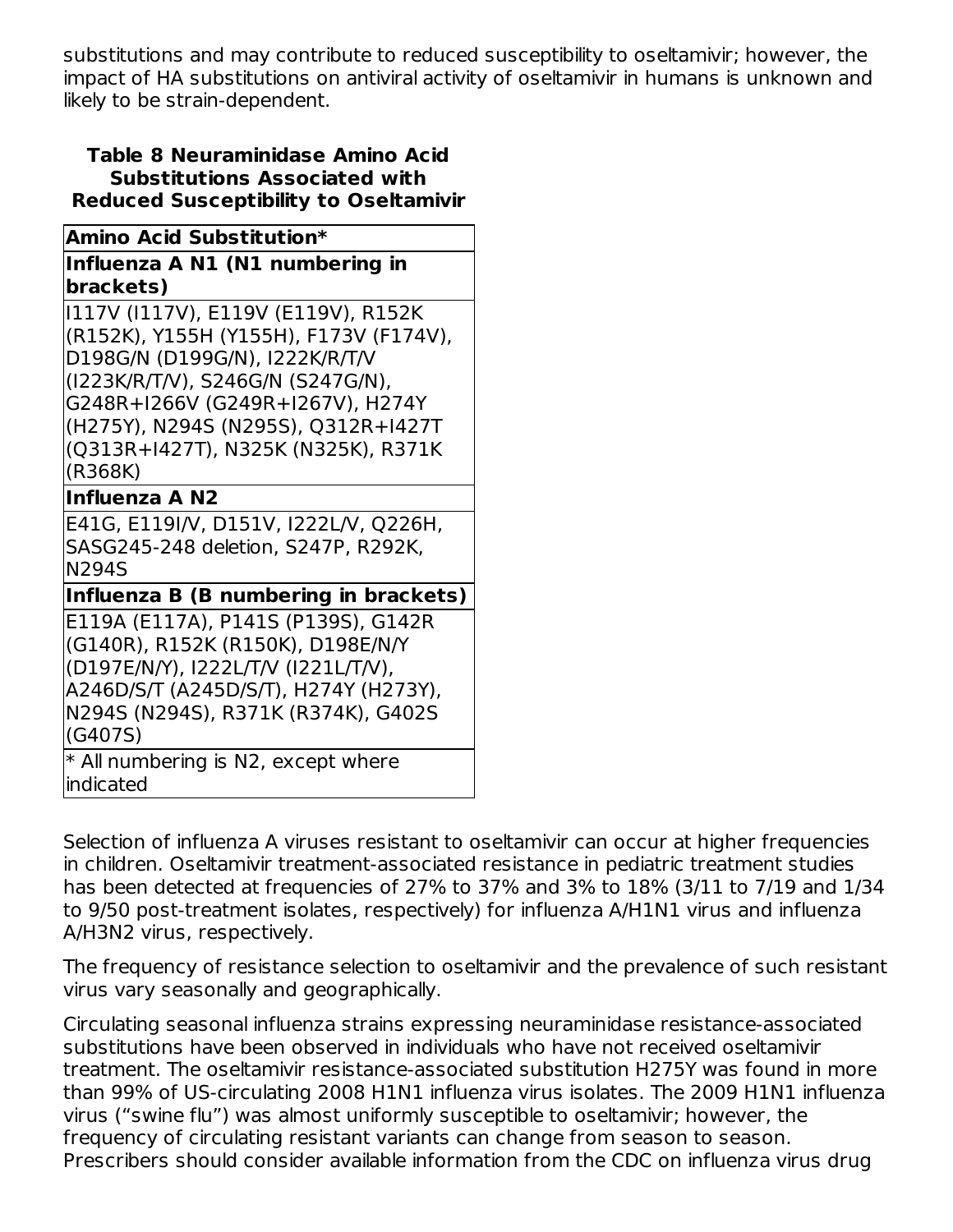susceptibility patterns and treatment effects when deciding whether to use oseltamivir phosphate for oral suspension.

### Cross-resistance

Cross-resistance between oseltamivir and zanamivir has been observed in neuraminidase biochemical assays. The H275Y (N1 numbering) or N294S (N2 numbering) oseltamivir resistance-associated substitutions observed in the N1 neuraminidase subtype, and the E119V or N294S oseltamivir resistance-associated substitutions observed in the N2 subtype (N2 numbering), are associated with reduced susceptibility to oseltamivir but not zanamivir. The Q136K and K150T zanamivir resistance-associated substitutions observed in N1 neuraminidase, or the S250G zanamivir resistance-associated substitutions observed in influenza B virus neuraminidase, confer reduced susceptibility to zanamivir but not oseltamivir. The R292K oseltamivir resistance-associated substitution observed in N2, and the I222T, D198E/N, R371K, or G402S oseltamivir resistance-associated substitutions observed in influenza B virus neuraminidase, confer reduced susceptibility to both oseltamivir and zanamivir. These examples do not represent an exhaustive list of cross resistance-associated substitutions and prescribers should consider available information from the CDC on influenza drug susceptibility patterns and treatment effects when deciding whether to use oseltamivir phosphate for oral suspension.

No single amino acid substitution has been identified that could confer cross-resistance between the neuraminidase inhibitor class (oseltamivir, zanamivir) and the M2 ion channel inhibitor class (amantadine, rimantadine). However, a virus may carry a neuraminidase inhibitor-associated substitution in neuraminidase and an M2 ion channel inhibitor-associated substitution in M2 and may therefore be resistant to both classes of inhibitors. The clinical relevance of phenotypic cross-resistance evaluations has not been established.

### Immune Response

No influenza vaccine/oseltamivir interaction study has been conducted. In studies of naturally acquired and experimental influenza, treatment with oseltamivir phosphate for oral suspension did not impair normal humoral antibody response to infection.

# **13 NONCLINICAL TOXICOLOGY**

# **13.1 Carcinogenesis, Mutagenesis, Impairment of Fertility**

In 2-year carcinogenicity studies in mice and rats given daily oral doses of the prodrug oseltamivir phosphate up to 400 mg/kg and 500 mg/kg, respectively, the prodrug and the active form oseltamivir carboxylate induced no statistically significant increases in tumors over controls. The mean maximum daily exposures to the prodrug in mice and rats were approximately 130- and 320-fold, respectively, greater than those in humans at the recommended clinical dose based on AUC comparisons. The respective safety margins of the exposures to the active oseltamivir carboxylate were 15- and 50-fold.

Oseltamivir was found to be non-mutagenic in the Ames test and the human lymphocyte chromosome assay with and without enzymatic activation and negative in the mouse micronucleus test. It was found to be positive in a Syrian Hamster Embryo (SHE) cell transformation test. Oseltamivir carboxylate was non-mutagenic in the Ames test and the L5178Y mouse lymphoma assay with and without enzymatic activation and negative in the SHE cell transformation test.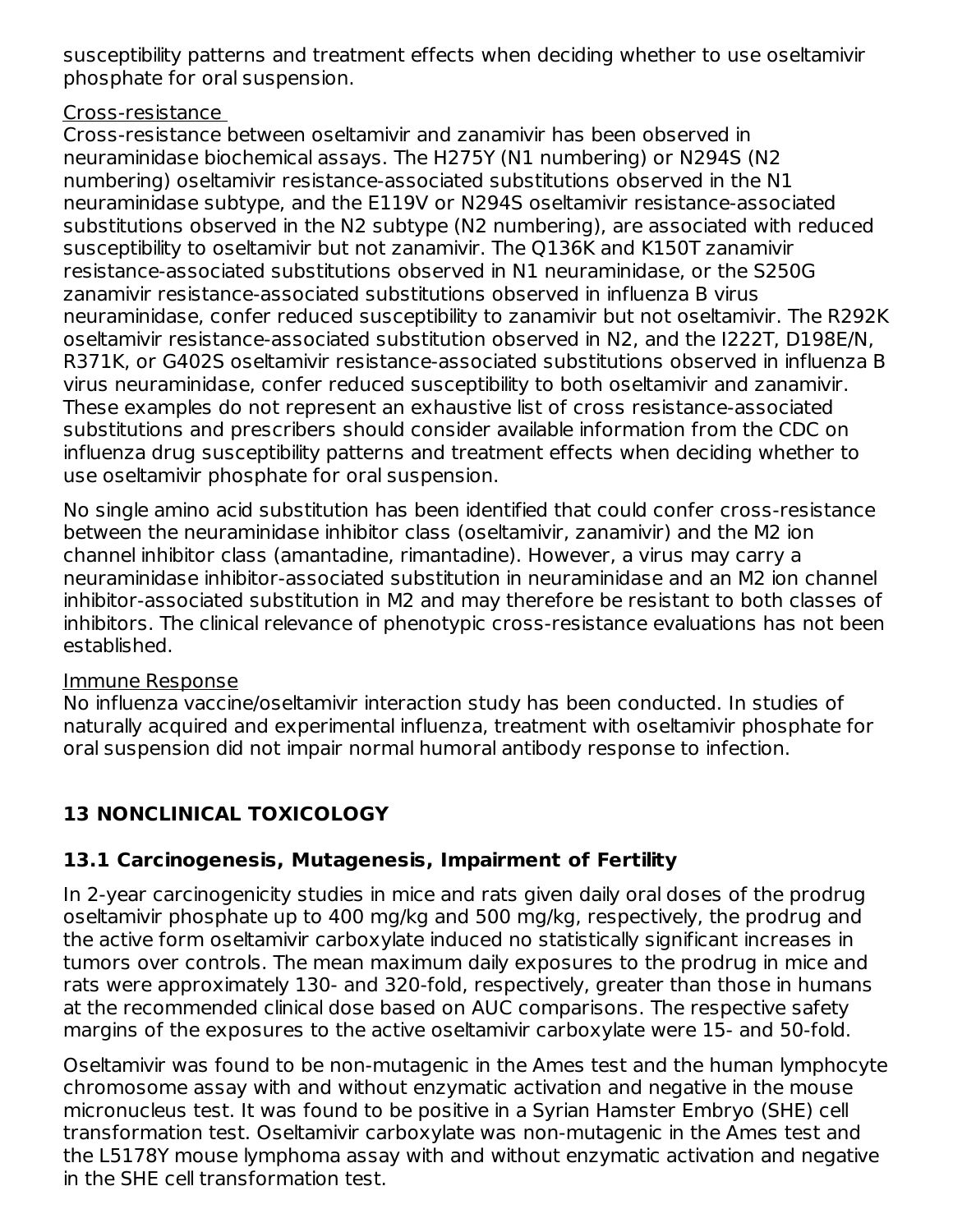In a fertility and early embryonic development study in rats, doses of oseltamivir at 50 mg/kg/day, 250 mg/kg/day, and 1,500 mg/kg/day were administered to females for 2 weeks before mating, during mating and until day 6 of pregnancy. Males were dosed for 4 weeks before mating, during mating, and for 2 weeks after mating. There were no effects on fertility, mating performance or early embryonic development at any dose level. The highest dose in this study was approximately 115 times the human systemic exposure (AUC<sub>0-24h</sub>) of oseltamivir carboxylate that occurs after administration of the maximum recommended human dose.

# **14 CLINICAL STUDIES**

# **14.1 Treatment of Influenza**

# **Adults**

Two randomized, placebo-controlled, double-blind clinical trials of oseltamivir phosphate were conducted in adults between 18 and 65 years old, one in the U.S. and one outside the U.S., for the treatment of acute uncomplicated influenza. Eligible subjects had fever of at least 100ºF, accompanied by at least one respiratory symptom (cough, nasal symptoms, or sore throat) and at least one systemic symptom (myalgia, chills/sweats, malaise, fatigue, or headache), and influenza virus was known to be circulating in the community. Subjects were randomized to receive oral oseltamivir phosphate or placebo for 5 days. All enrolled subjects were allowed to take fever-reducing medications.

Of 1,355 subjects enrolled in these two trials, 849 (63%) subjects were influenzainfected (median age 34 years; 52% male; 90% Caucasian; 31% smokers). Of the 849 influenza-infected subjects, 95% were infected with influenza A, 3% with influenza B, and 2% with influenza of unknown type.

Study medication was started within 40 hours of onset of symptoms and administered twice daily for 5 days. Subjects were required to self-assess the influenza-associated symptoms (nasal congestion, sore throat, cough, aches, fatigue, headaches, and chills/sweats) twice daily as "none," "mild," "moderate," or "severe". Time to improvement was calculated from the time of treatment initiation to the time when all symptoms were assessed as "none" or "mild". In both trials, there was a 1.3-day reduction in the median time to improvement in influenza-infected subjects who received oseltamivir phosphate 75 mg twice a day for 5 days compared to subjects who received placebo. Subgroup analyses by gender showed no differences in the treatment effect of oseltamivir phosphate in men and women.

In the treatment of influenza, no increased efficacy was demonstrated in subjects who received higher doses of oseltamivir phosphate.

### Adolescents and Adults with Chronic Cardiac or Respiratory Disease

A double-blind, placebo-controlled, multicenter trial was unable to demonstrate efficacy of oseltamivir phosphate (75 mg twice daily for 5 days) in the treatment of influenza in adult and adolescent subjects (13 years or older) with chronic cardiac (excluding chronic idiopathic hypertension) or respiratory diseases, as measured by time to alleviation of all symptoms. However, in patients treated with oseltamivir phosphate there was a more rapid cessation of febrile illness. No difference in the incidence of influenza complications was observed between the treatment and placebo groups in this population.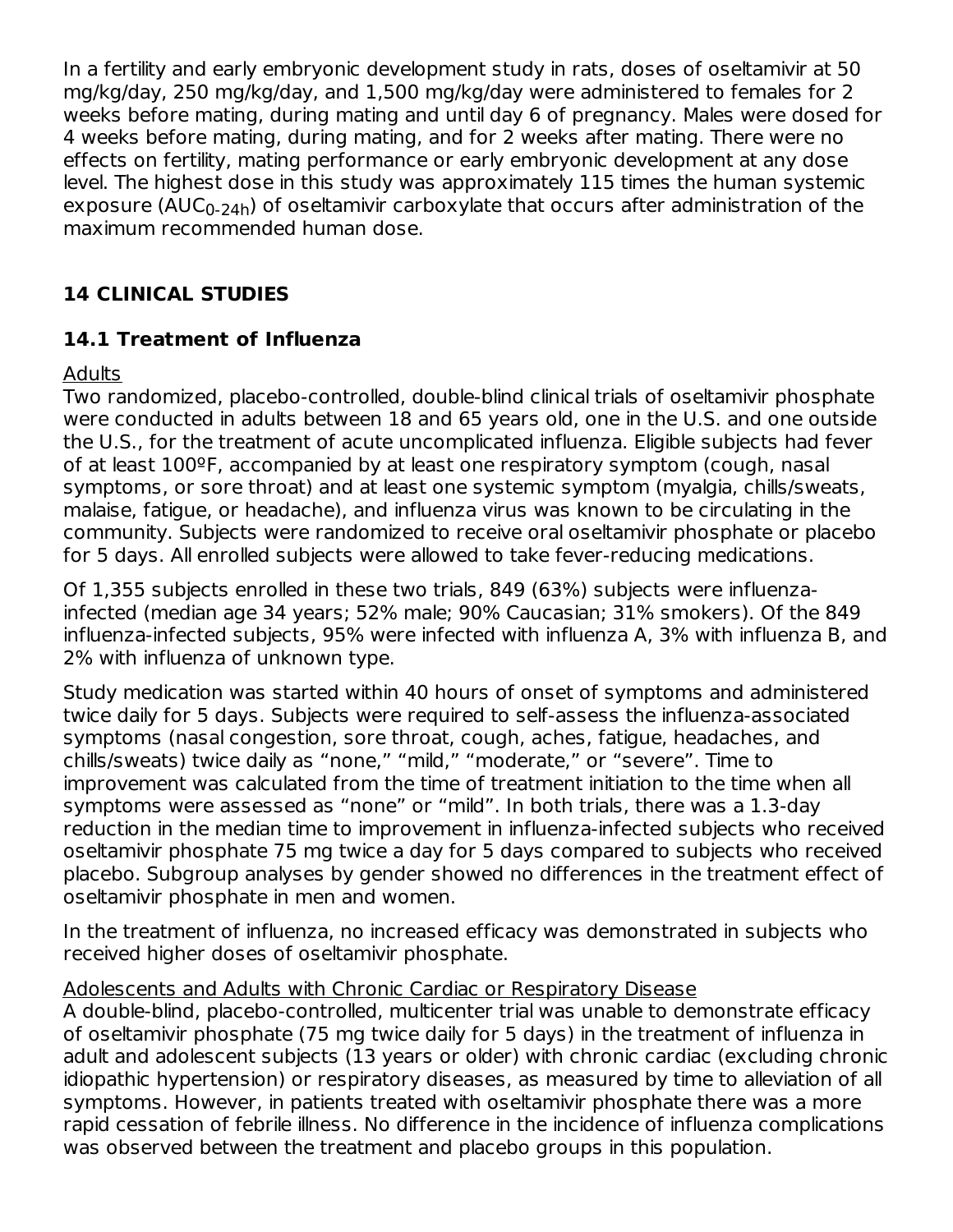### Geriatric Subjects

Three double-blind placebo-controlled treatment trials were conducted in subjects who were at least 65 years of age in three consecutive seasons. The enrollment criteria were similar to that of adult trials with the exception of fever being defined as higher than 97.5°F. Of 741 subjects enrolled, 476 (65%) subjects were influenza-infected; of these, 95% were infected with influenza type A and 5% with influenza type B.

In the pooled analysis, there was a 1-day reduction in the median time to improvement in influenza-infected subjects who received oseltamivir phosphate 75 mg twice daily for 5 days compared to those who received placebo (p=NS) [see Use in Specific Populations (8.5)]. Some seasonal variability was noted in the clinical efficacy outcomes.

# Pediatric Subjects (1 year to 12 years of age)

One double-blind placebo-controlled treatment trial was conducted in pediatric subjects aged 1 year to 12 years (median age 5 years) who had fever (at least  $100^{\circ}$ F) plus one respiratory symptom (cough or coryza) when influenza virus was known to be circulating in the community. Of 698 subjects enrolled in this trial, 452 (65%) were influenza-infected (50% male; 68% Caucasian). Of the 452 influenza-infected subjects, 67% were infected with influenza A and 33% with influenza B.

Efficacy in this trial was determined by the time to alleviation or resolution of influenza signs and symptoms, measured by a composite endpoint that required the following four individual conditions be met: i) alleviation of cough, ii) alleviation of coryza, iii) resolution of fever, and iv) parental opinion of a return to normal health and activity. Oseltamivir phosphate treatment of 2 mg per kg twice daily, started within 48 hours of onset of symptoms, reduced the total composite time to freedom from illness by 1.5 days compared to placebo. Subgroup analyses by gender showed no differences in the treatment effect of oseltamivir phosphate in male and female pediatric subjects.

# Pediatric Subjects (2 weeks to less than 1 year of age)

Two open-label trials evaluated the safety and pharmacokinetics of oseltamivir and oseltamivir carboxylate in influenza-infected pediatric subjects 2 weeks to less than 1 year of age (including premature infants at least 36 weeks post conceptional age). Subjects received oseltamivir phosphate at doses ranging from 2 to 3.5 mg per kg twice daily for 5 days depending on subject age. These clinical trials were not designed to evaluate clinical efficacy or virologic response.

Of the 136 subjects under the age of 1 year enrolled and dosed in the trials, the majority of the subjects were male (55%), white (79%), non-Hispanic (74%), full term (76%) and infected with influenza A (80%). Pharmacokinetic data indicated that a dose of 3 mg per kg twice daily in pediatric subjects 2 weeks to less than 1 year of age provided oseltamivir phosphate concentrations similar to or higher than those observed in older pediatric subjects and adults receiving the approved dose and provided the basis for approval [see Adverse Reactions (6.1) and Use in Specific Populations (8.4)].

# **14.2 Prophylaxis of Influenza**

Adult and Adolescent Subjects (13 years of age and older)

The efficacy of oseltamivir phosphate in preventing naturally occurring influenza illness has been demonstrated in three seasonal prophylaxis (community outbreak) clinical trials and one post-exposure prophylaxis trial in household contacts. The efficacy endpoint for all of these trials was the incidence of laboratory-confirmed clinical influenza defined as meeting all the following criteria (all signs and symptoms must have been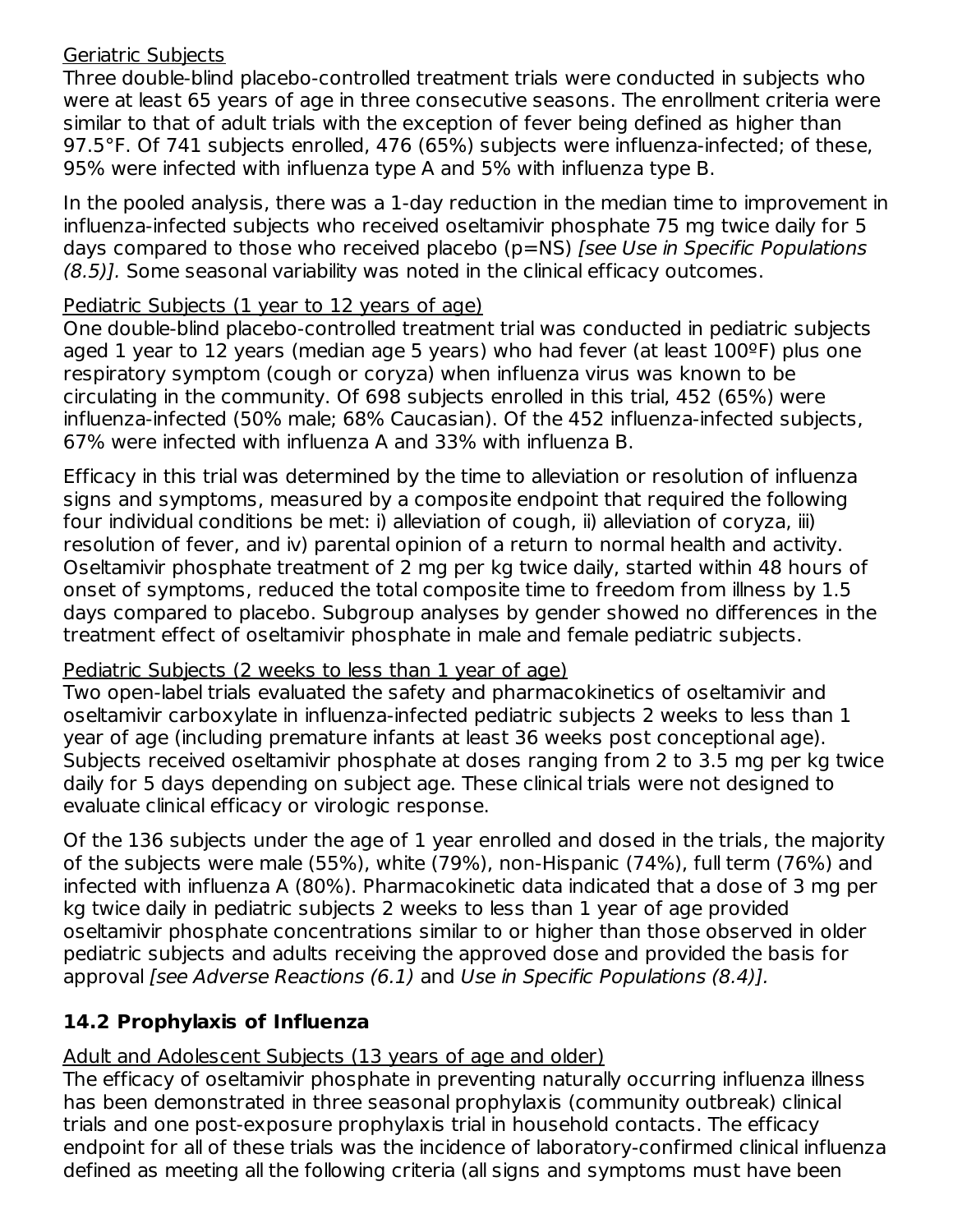recorded within 24 hours):

- oral temperature greater than or equal to  $99.0^{\circ}$ F (37.2 $^{\circ}$ C),
- at least one respiratory symptom (cough, sore throat, nasal congestion),
- at least one constitutional symptom (aches and pain, fatigue, headache, chills/sweats), and
- either a positive virus isolation or a four-fold increase in virus antibody titers from baseline.

In a pooled analysis of two seasonal prophylaxis trials in healthy unvaccinated adults (aged 18 to 65 years), oseltamivir phosphate 75 mg once daily taken for 42 days during a community outbreak reduced the incidence of laboratory-confirmed clinical influenza from 5% (25/519) for the placebo group to 1% (6/520) for the oseltamivir phosphate group.

In the seasonal (community outbreak) prophylaxis trial in elderly residents of skilled nursing homes, about 80%, 43%, and 14% of the subjects were vaccinated, had cardiac disorders, and had chronic airway obstructive disorders, respectively. In this trial, subjects were randomized to oseltamivir phosphate 75 mg once daily or placebo taken orally for 42 days. The incidence of laboratory-confirmed clinical influenza was 4% (12/272) in the placebo-treated subjects compared to less than 1% (1/276) in the oseltamivir phosphate-treated subjects.

In the post-exposure prophylaxis trial in household contacts (aged 13 years or older) of an index influenza case, oseltamivir phosphate 75 mg once daily or placebo taken orally was administered within 48 hours of onset of symptoms in the index case and continued for 7 days (index cases did not receive oseltamivir phosphate treatment). The incidence of laboratory-confirmed clinical influenza was 12% (24/200) in the placebotreated subjects compared to 1% (2/205) in the oseltamivir phosphate-treated subjects.

### Pediatric Subjects (1 year to 12 years of age)

The efficacy of oseltamivir phosphate in preventing naturally occurring influenza illness was demonstrated in a randomized, open-label post-exposure prophylaxis trial in household contacts that included pediatric subjects aged 1 year to 12 years, both as index cases and as family contacts. All index cases in this trial received oseltamivir phosphate for oral suspension 30 mg to 60 mg taken orally once daily for 10 days. The efficacy parameter was the incidence of laboratory-confirmed clinical influenza in the household. Laboratory-confirmed clinical influenza was defined as meeting all of the following criteria:

- oral temperature at least  $100^{\circ}$ F (37.8 $^{9}$ C),
- cough and/or coryza recorded within 48 hours, and
- either a positive virus isolation or a four-fold or greater increase in virus antibody titers from baseline or at illness visits.

Among household contacts 1 year to 12 years of age not already shedding virus at baseline, the incidence of laboratory-confirmed clinical influenza was lower in the group who received oseltamivir phosphate prophylaxis [3% (3/95)] compared to the group who did not receive oseltamivir phosphate prophylaxis [17% (18/106)].

### Immunocompromised Subjects

A double-blind, placebo-controlled trial was conducted for seasonal prophylaxis of influenza in 475 immunocompromised subjects (including 18 pediatric subjects 1 year to 12 years of age) who had received solid organ (n=388; liver, kidney, liver and kidney) or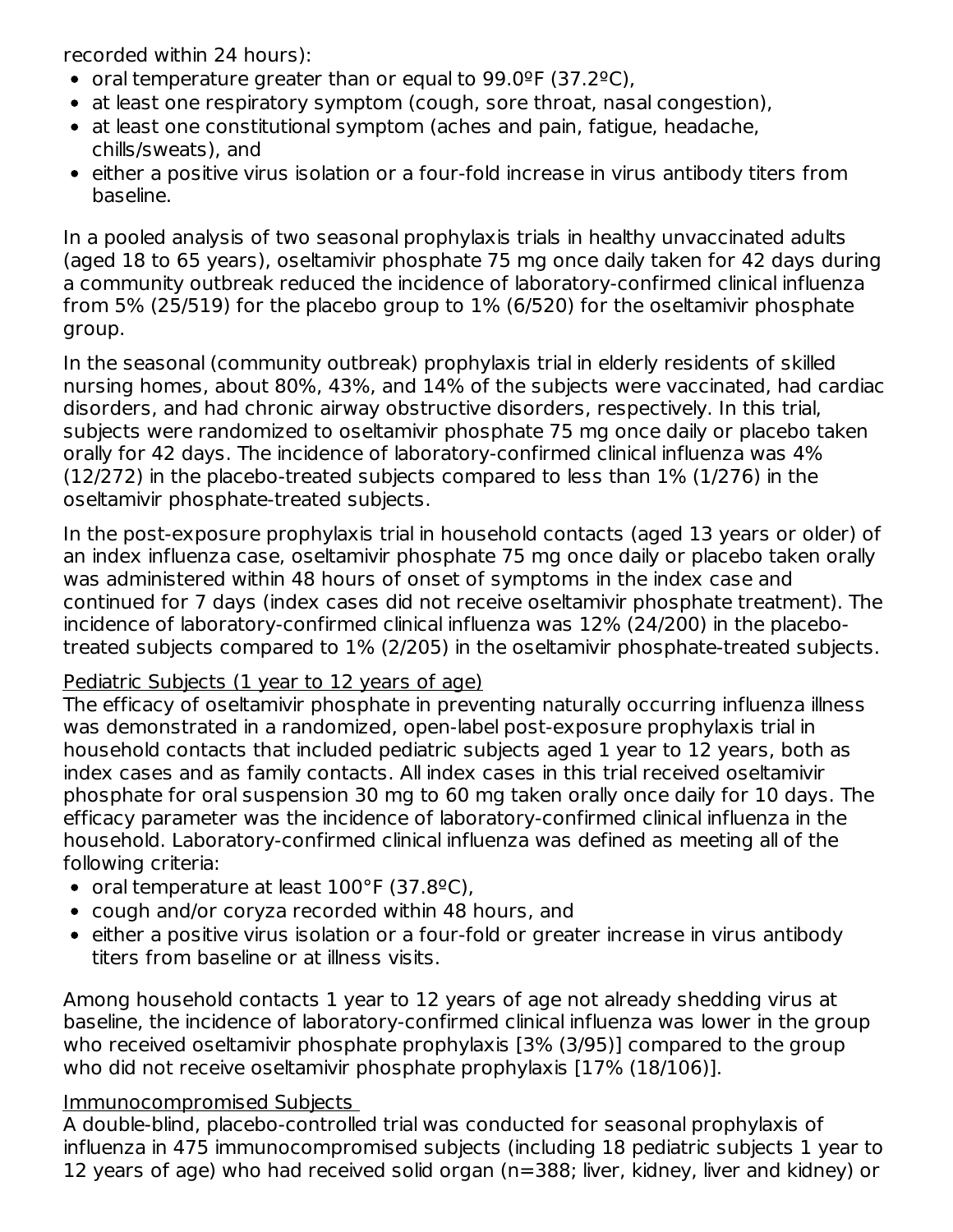hematopoietic stem cell transplants (n=87). Median time since transplant for solid organ transplant recipients was 1,105 days for the placebo group and 1,379 days for the oseltamivir phosphate group. Median time since transplant for hematopoietic stem cell transplant recipients was 424 days for the placebo group and 367 days for the oseltamivir phosphate group. Approximately 40% of subjects received influenza vaccine prior to entering the study. The primary efficacy endpoint was the incidence of confirmed clinical influenza, defined as oral temperature higher than 99.0°F (37.2°C) plus cough and/or coryza, all recorded within 24 hours, plus either a positive virus culture or a four-fold increase in virus antibody titers from baseline. Subjects received treatment with oseltamivir phosphate 75 mg or placebo once daily by mouth for 12 weeks. The incidence of confirmed clinical influenza was 3% (7/238) in the placebo group compared with 2% (5/237) in the oseltamivir phosphate group; this difference was not statistically significant. A secondary analysis was performed using the same clinical symptoms and RT-PCR for laboratory confirmation of influenza infection. Among subjects who were not already shedding virus at baseline, the incidence of RT-PCRconfirmed clinical influenza infection was  $3\%$  (7/231) in the placebo group and  $\langle 1\% \rangle$ (1/232) in the oseltamivir phosphate group.

# **16 HOW SUPPLIED/STORAGE AND HANDLING**

Oseltamivir Phosphate for Oral Suspension (Supplied as Powder)

Supplied as a white to off-white granular powder in a glass bottle. After constitution, the powder blend produces a white to off-white tutti-frutti–flavored oral suspension. After constitution with 55 mL of water, each bottle delivers a usable volume of 60 mL of oral suspension equivalent to 360 mg oseltamivir base (6 mg/mL) [see Dosage and Administration (2.5)] (NDC 47781-384-26).

# **Storage**

Store dry powder at  $25^{\circ}$ C (77<sup>o</sup>F); excursions permitted to  $15^{\circ}$  to  $30^{\circ}$ C (59<sup>o</sup> to 86<sup>o</sup>F) [See USP Controlled Room Temperature].

Store constituted oral suspension under refrigeration for up to 17 days at  $2^{\circ}$  to  $8^{\circ}$ C  $(36<sup>°</sup>$  to 46<sup>°</sup>F). Do not freeze. Alternatively, store constituted oral suspension for up to 10 days at 25<sup>o</sup>C (77<sup>o</sup>F); excursions permitted to  $15^{\circ}$  to  $30^{\circ}$ C (59<sup>o</sup> to 86<sup>o</sup>F) [See USP] Controlled Room Temperature].

# **17 PATIENT COUNSELING INFORMATION**

Advise the patient to read the FDA-approved patient labeling (Patient Information and Instructions for Use).

# Serious Skin/Hypersensitivity Reactions

Advise patients and/or caregivers of the risk of severe allergic reactions (including anaphylaxis) or serious skin reactions. Instruct patients and/or caregiver to stop oseltamivir phosphate for oral suspension and seek immediate medical attention if an allergic-like reaction occurs or is suspected *[see Warnings and Precautions (5.1)]*.

# Neuropsychiatric Events

Advise patients and/or caregivers of the risk of neuropsychiatric events in oseltamivir phosphate for oral suspension-treated patients with influenza and instruct patients to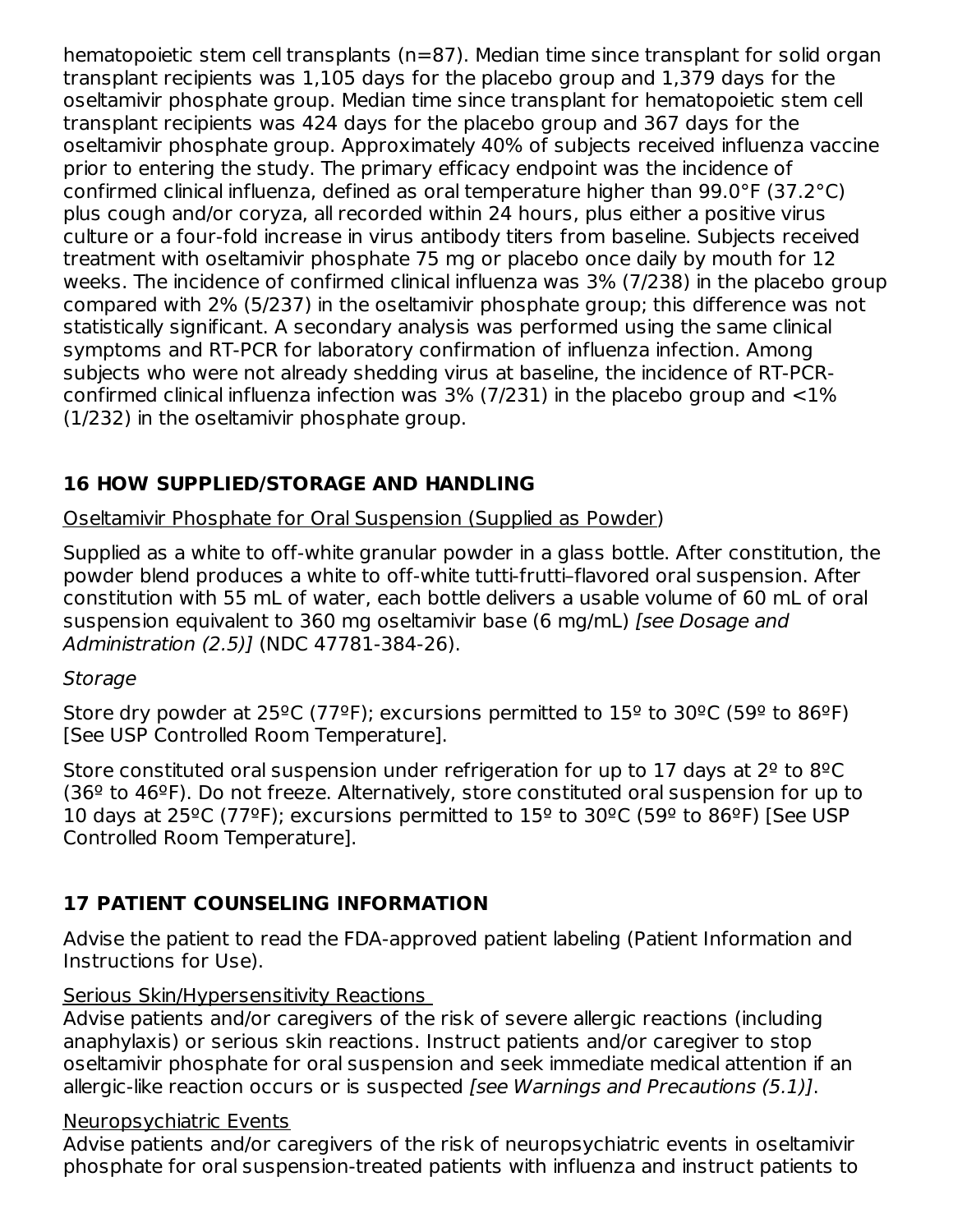contact their physician if they experience signs of abnormal behavior while receiving oseltamivir phosphate for oral suspension [see Warnings and Precautions (5.2)].

### Important Dosing Information

Instruct patients to begin treatment with oseltamivir phosphate for oral suspension as soon as possible from the first appearance of flu symptoms, within 48 hours of onset of symptoms. Similarly, instruct patients to start taking oseltamivir phosphate for oral suspension for prevention as soon as possible after exposure (see Dosage and Administration (2)]. Instruct patients to take any missed doses as soon as they remember, except if it is near the next scheduled dose (within 2 hours), and then continue to take oseltamivir phosphate for oral suspension at the usual times.

#### Influenza Vaccines

Instruct patients that oseltamivir phosphate for oral suspension is not a substitute for receiving an annual flu vaccination. Patients should continue receiving an annual flu vaccination according to guidelines on immunization practices. Because of the potential for oseltamivir phosphate for oral suspension to inhibit replication of live attenuated influenza vaccine (LAIV) and possibly reduce efficacy of LAIV, avoid administration of LAIV within 2 weeks or 48 hours after oseltamivir phosphate for oral suspension administration, unless medically necessary [see Drug Interactions (7.1)].

#### Fructose Intolerance

Inform patients with hereditary fructose intolerance that one dose of 75 mg oseltamivir phosphate for oral suspension (supplied as powder) delivers 2 grams of sorbitol. Inform patients with hereditary fructose intolerance that this is above the daily maximum limit of sorbitol and may cause dyspepsia and diarrhea [see Warnings and Precautions (5.4)].

Distributed by: Alvogen, Inc. Morristown, NJ 07960 USA

PI384-05 Revised: 12/2020

# **PATIENT INFORMATION**

# **Oseltamivir Phosphate for Oral Suspension (oh'' sel tam' i vir fos' fate)**

# **What is oseltamivir phosphate for oral suspension?**

Oseltamivir phosphate for oral suspension is a prescription medicine used to:

- treat the flu (influenza) in people 2 weeks of age and older who have had flu symptoms for no more than two days.
- prevent the flu in people who are 1 year of age and older.

It is not known if oseltamivir phosphate for oral suspension is:

- effective in people who start treatment after 2 days of developing flu symptoms.
- effective for the treatment of the flu in people with long-time (chronic) heart problems or breathing problems.
- effective for the treatment or prevention of flu in people who have weakened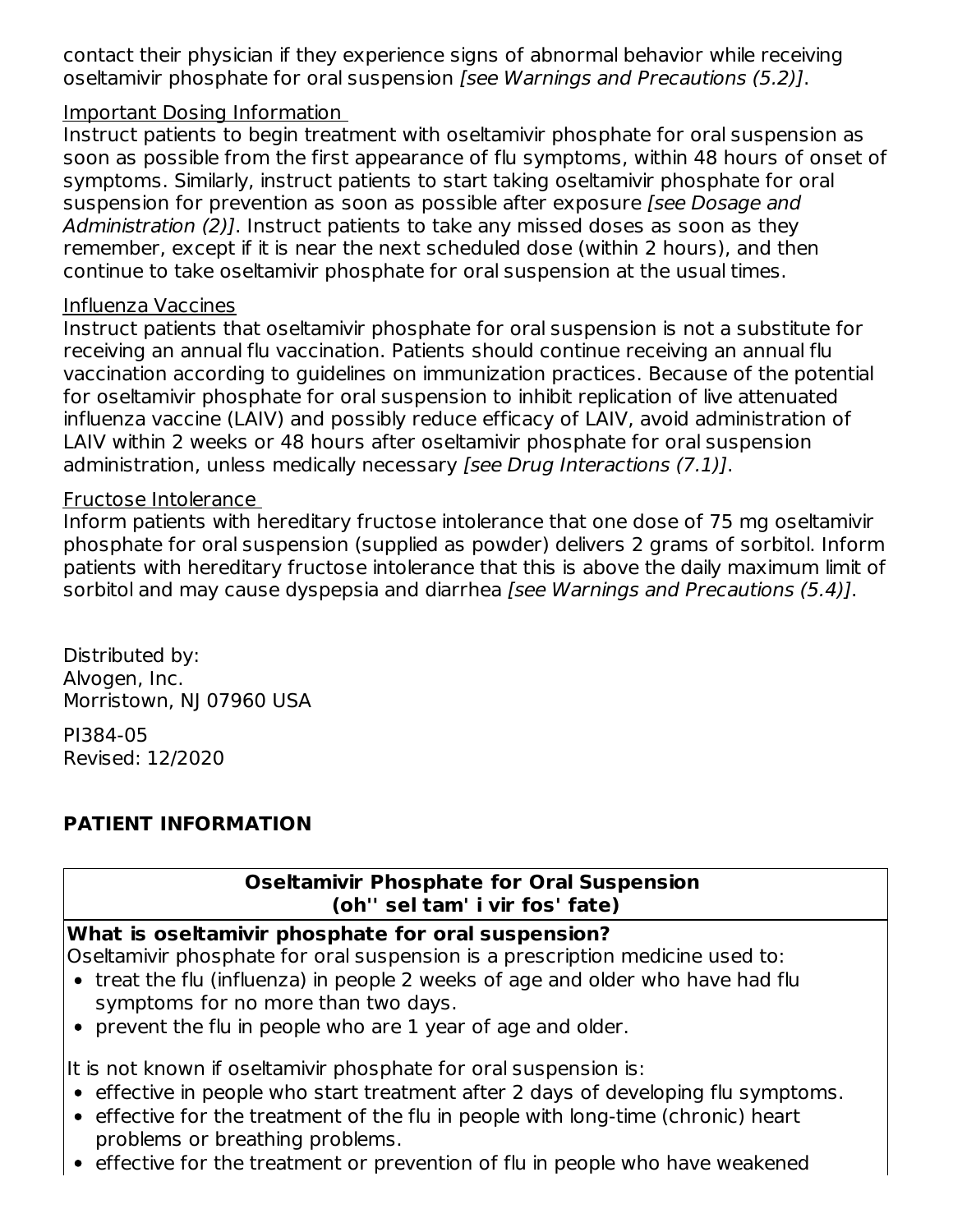immune systems (immunocompromised).

- safe and effective for the treatment of the flu in children less than 2 weeks of age.
- safe and effective in the prevention of the flu in children less than 1 year of age.

Oseltamivir phosphate for oral suspension does not treat or prevent illness that is caused by infections other than the influenza virus.

Oseltamivir phosphate for oral suspension does not prevent bacterial infections that may happen with the flu.

Oseltamivir phosphate for oral suspension is not recommended for people with endstage renal disease (ESRD) who are not receiving dialysis.

**Oseltamivir phosphate for oral suspension does not take the place of receiving a flu vaccination. Talk to your healthcare provider about when you should receive an annual flu vaccination.**

**Who should not take oseltamivir phosphate for oral suspension?** Do not take oseltamivir phosphate for oral suspension if you are allergic to oseltamivir phosphate or any of the ingredients in oseltamivir phosphate for oral suspension. **See the end of this leaflet for a complete list of ingredients in oseltamivir phosphate for oral suspension.**

**What should I tell my healthcare provider before taking oseltamivir phosphate for oral suspension?**

### **Before you take oseltamivir phosphate for oral suspension, tell your healthcare provider if you:**

- have kidney problems.
- have a history of fructose (fruit sugar) intolerance. Oseltamivir phosphate for oral suspension contains sorbitol and may cause stomach upset and diarrhea in people who are fructose intolerant.
- have any other medical conditions.
- are pregnant or plan to become pregnant. Available information indicate that oseltamivir phosphate for oral suspension does not increase the risk of birth defects.
- are breastfeeding or plan to breastfeed. Oseltamivir phosphate can pass into breast milk in small amounts.

**Tell your healthcare provider about all the medicines you take,** including prescription or over-the-counter medicines, vitamins, and herbal supplements. **Know the medicines you take. Keep a list of them to show your healthcare provider and pharmacist when you get a new medicine.**

# **How should I take oseltamivir phosphate for oral suspension?**

- Take oseltamivir phosphate for oral suspension exactly as your healthcare provider tells you to.
- Take oseltamivir phosphate for oral suspension with food or without food. There is less chance of stomach upset if you take oseltamivir phosphate for oral suspension with food.
- If you miss a dose of oseltamivir phosphate for oral suspension, take it as soon as you remember. If it is 2 hours or less before your next dose, do not take the missed dose. Take your next dose of oseltamivir phosphate for oral suspension at your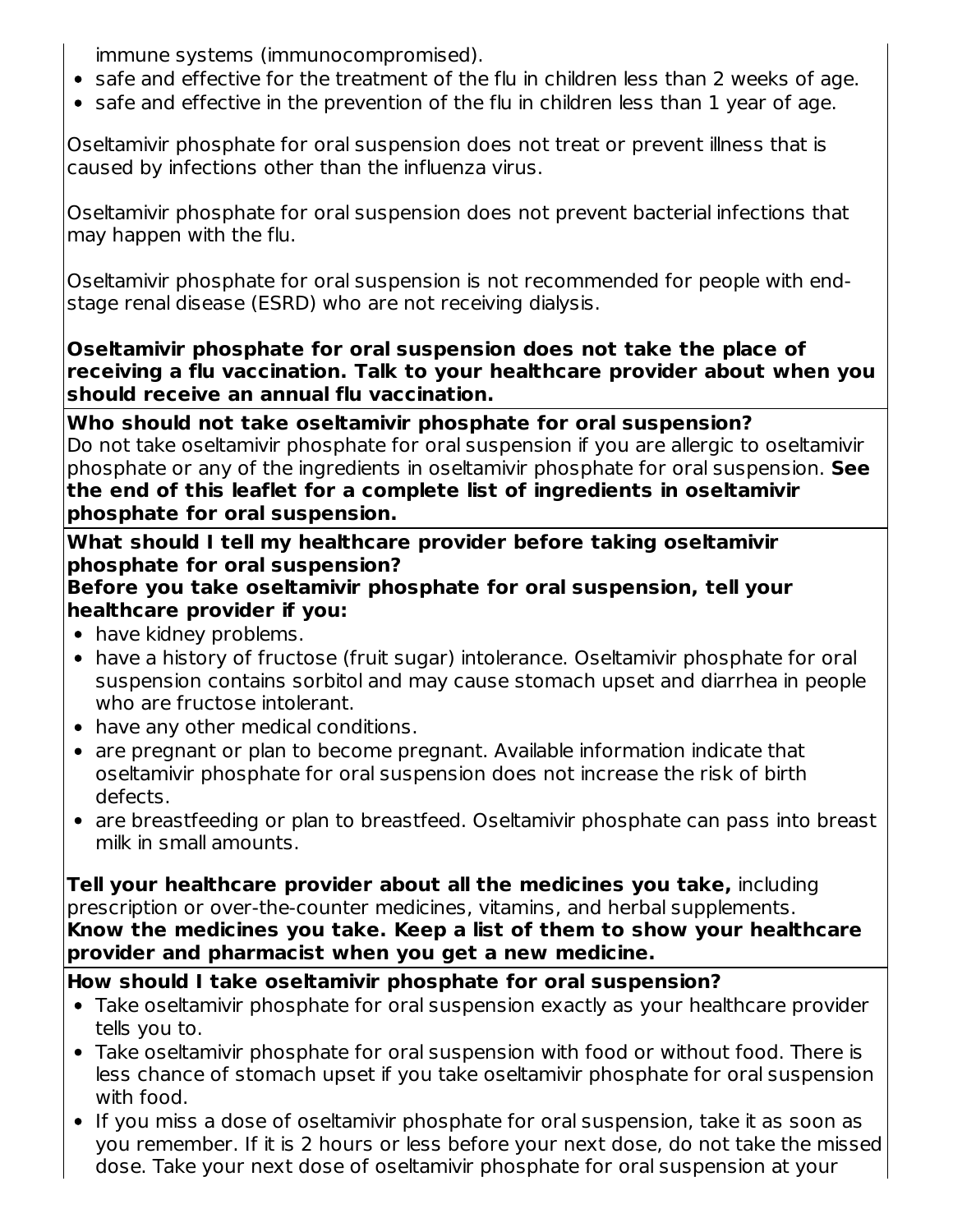scheduled time. Do not take 2 doses at the same time.

**If your healthcare provider or pharmacist has instructed you to take oseltamivir phosphate for oral suspension, read the detailed Instructions for Use at the end of this leaflet. Ask your pharmacist if you have any questions.**

#### **What are the possible side effects of oseltamivir phosphate for oral suspension?**

Oseltamivir phosphate for oral suspension may cause serious side effects, including:

- **Serious skin and allergic reactions.** Oseltamivir phosphate for oral suspension can cause serious skin and allergic reactions. Stop taking oseltamivir phosphate for oral suspension and get medical help right away if you get any of the following symptoms:
	- o skin rash or hives
	- your skin blisters and peels
	- blisters or sores in your mouth
	- $\circ$  itching
	- ∘ swelling of your face, eyes, lips, tongue, or throat
	- o trouble breathing
	- $\circ$  chest pain or tightness
- **Change in behavior.** People, especially children, who have the flu, can develop nervous system problems and abnormal behavior that can lead to death. During treatment with oseltamivir phosphate for oral suspension, tell your healthcare provider right away if you or your child have confusion, speech problems, shaky movements, seizures, or start hearing voices or seeing things that are not really there (hallucinations).

The most common side effects of oseltamivir phosphate for oral suspension when used for treatment of the flu include nausea, vomiting, and headache.

The most common side effect of oseltamivir phosphate for oral suspension when used for prevention of the flu include nausea, vomiting, headache, and pain.

Tell your healthcare provider if you have any side effect that bothers you or that does not go away.

These are not all of the possible side effects of oseltamivir phosphate for oral suspension.

Call your doctor for medical advice about side effects. You may report side effects to FDA at 1-800-FDA-1088.

### **How should I store oseltamivir phosphate for oral suspension?**

- Store oseltamivir phosphate for oral suspension in the refrigerator for up to 17 days between 36ºF to 46ºF (2ºC to 8ºC). Do not freeze.
- Store oseltamivir phosphate for oral suspension for up to 10 days at room temperature between 68°F to 77°F (20°C to 25°C).
- Safely throw away any unused oseltamivir phosphate for oral suspension that is out of date or no longer needed.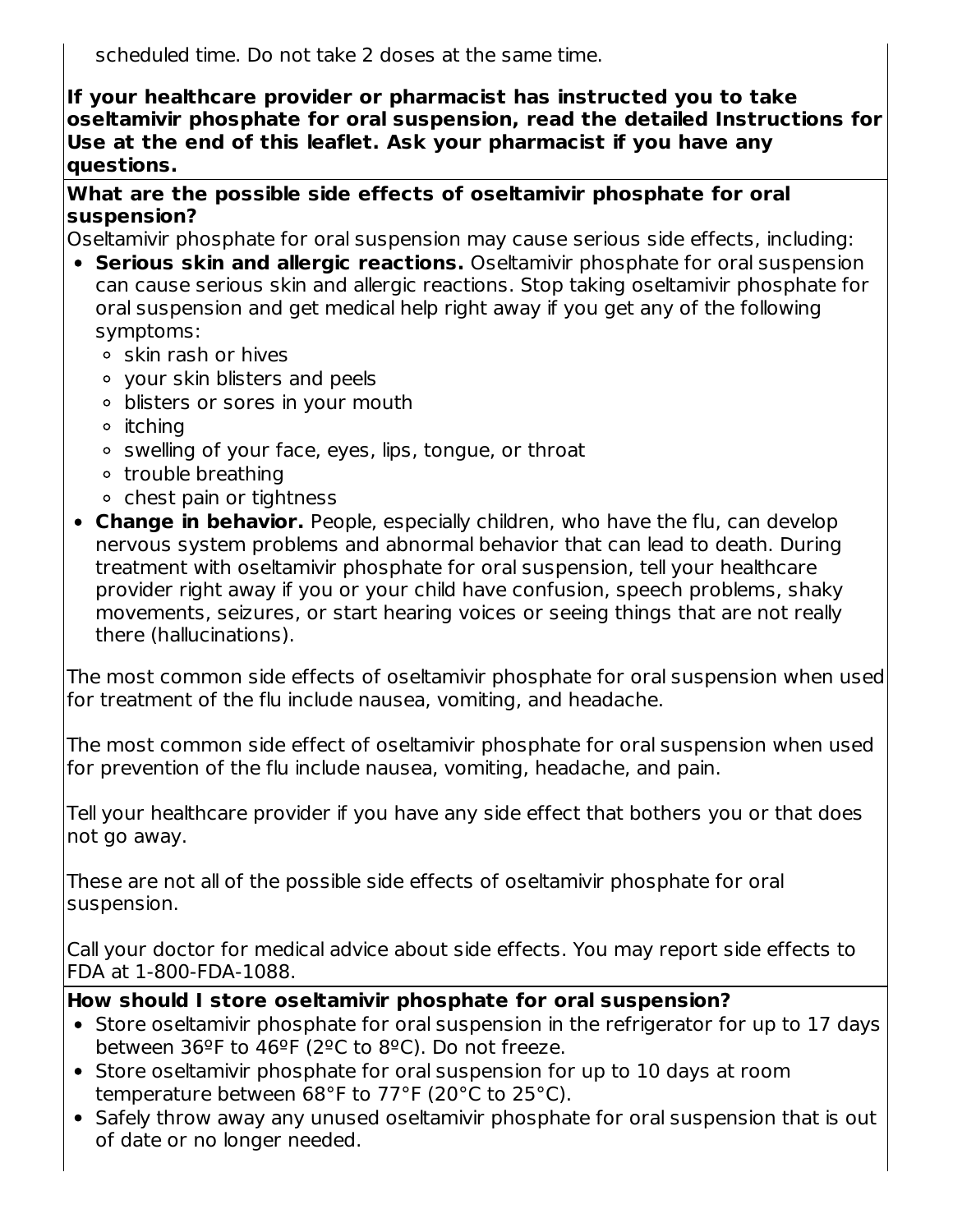# **Keep oseltamivir phosphate for oral suspension and all medicines out of the reach of children.**

#### **General information about the safe and effective use of oseltamivir phosphate for oral suspension.**

Medicines are sometimes prescribed for purposes other than those listed in a Patient Information leaflet. Do not use oseltamivir phosphate for oral suspension for a condition for which it was not prescribed. Do not give oseltamivir phosphate for oral suspension to other people, even if they have the same symptoms you have. It may harm them. If you would like more information, talk with your healthcare provider. You can ask your healthcare provider or pharmacist for information about oseltamivir phosphate for oral suspension that is written for health professionals. For more information, contact Alvogen, Inc. at 1-866-770-3024.

### **What are the ingredients in oseltamivir phosphate for oral suspension? Active ingredient:** oseltamivir phosphate, USP

**Inactive ingredients:** colloidal silicon dioxide, monosodium citrate, saccharin sodium, sodium benzoate, sorbitol, titanium dioxide, tutti-frutti flavoring and xanthan gum.

Distributed by: Alvogen, Inc. Morristown, NJ 07960 USA

This Patient Information has been approved by the U.S. Food and Drug Administration.

Revised: 12/2020

# **INSTRUCTIONS FOR USE**

**Oseltamivir Phosphate for Oral Suspension (oh'' sel tam' i vir fos' fate)**

**How do I give a dose of oseltamivir phosphate for oral suspension?** Step 1. Shake the oseltamivir phosphate for oral suspension bottle well before each use.

Step 2. Open the bottle by pushing downward on the child resistant bottle cap and twisting it in the direction of the arrow.

Step 3. Measure the oral suspension with an appropriate oral dosing dispenser to be sure you get the correct dose. Contact your pharmacist if you do not have an appropriate oral dosing dispenser.

Step 4. Give the full contents of oral dosing dispenser directly into the mouth.

Step 5. Close the bottle with the child-resistant bottle cap after each use.

Step 6. Rinse oral dosing dispenser under running tap water and allow to air dry after each use.

Distributed by: Alvogen, Inc. Morristown, NJ 07960 USA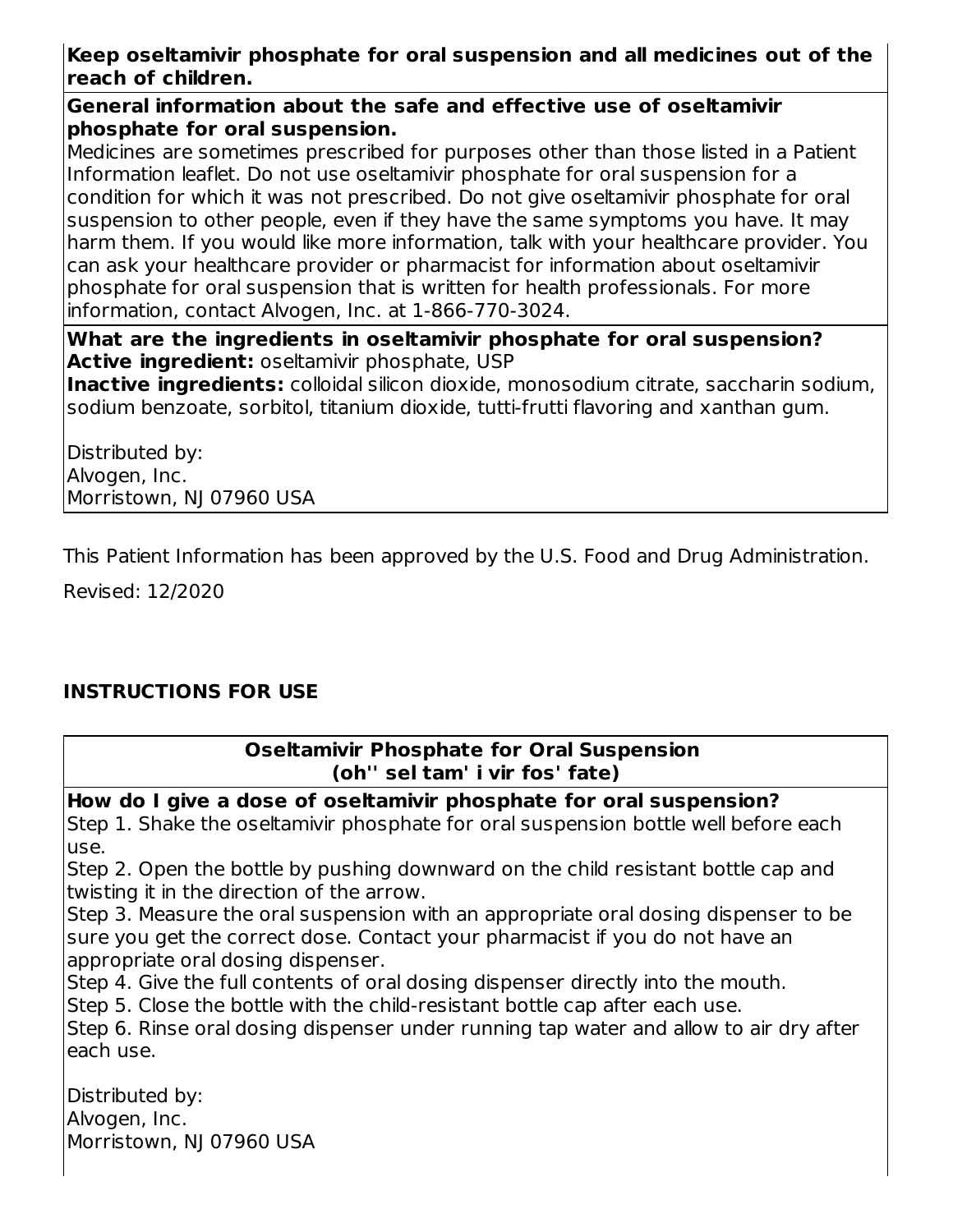This Instructions for Use has been approved by the U.S. Food and Drug Administration.

Revised: 12/2020

**NDC** 47781-**384**-26

**Oseltamivir Phosphate for Oral Suspension**

**6 mg/mL**\*

**\*Each mL contains 6 mg oseltamivir base after constitution.**

**60 mL (usable volume after constitution)**

**Rx Only**

**Alvogen®**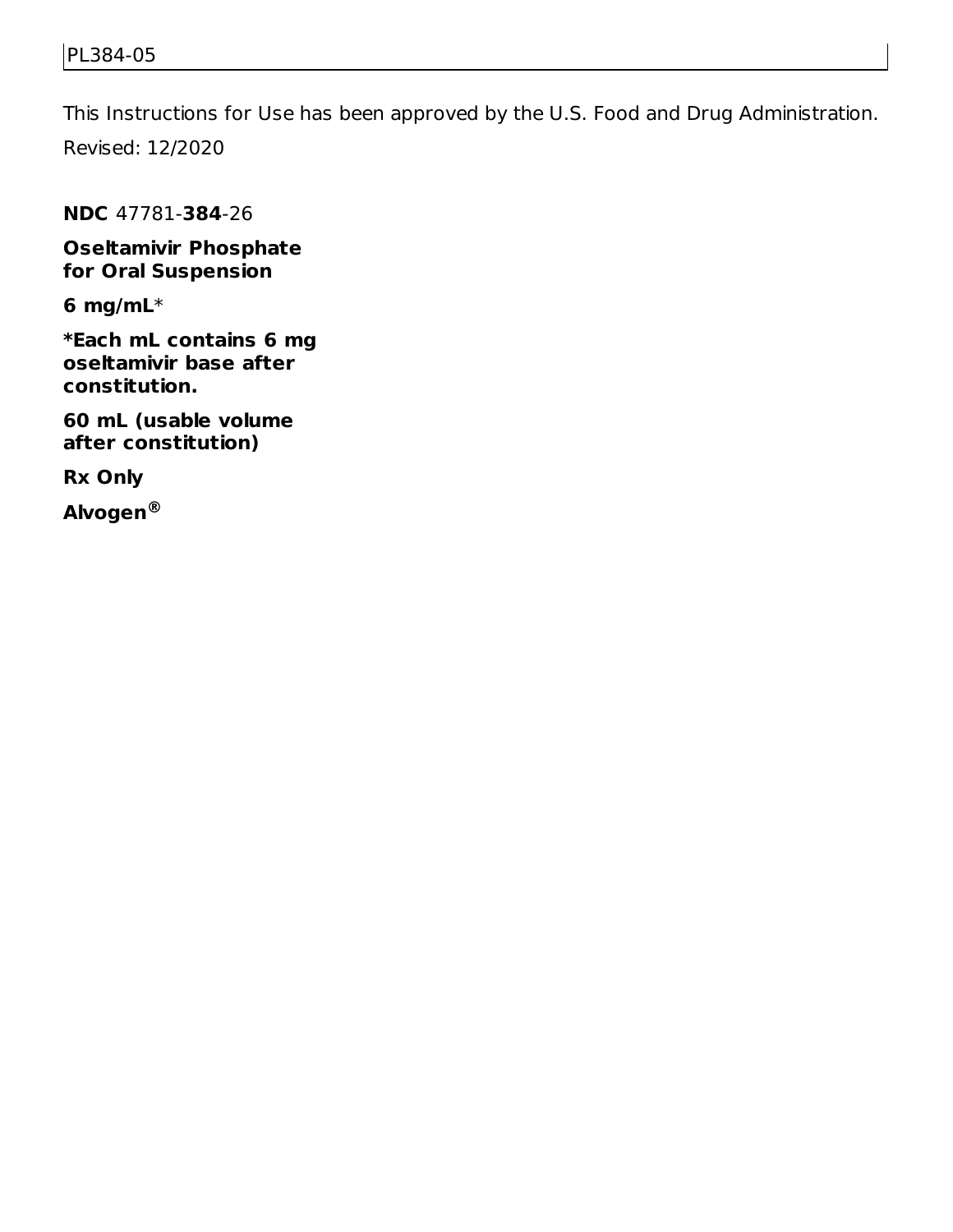

**NDC** 47781-**384**-26

**Oseltamivir Phosphate for Oral Suspension**

**6 mg/mL**\*

**\*Each mL contains 6 mg oseltamivir base after constitution.**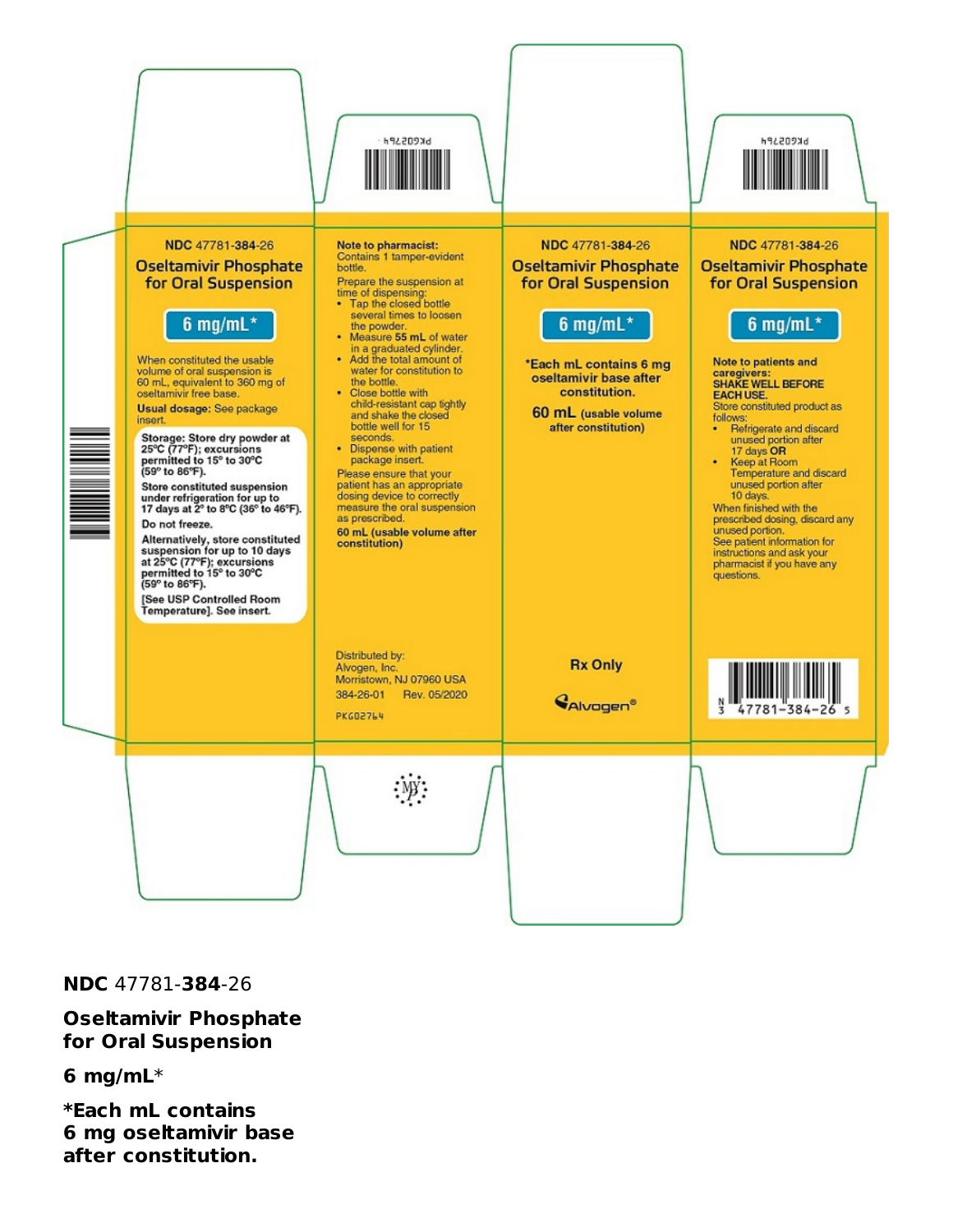#### **60 mL (usable volume after constitution)**

#### **Rx Only**

### **Alvogen ®**



# **OSELTAMIVIR PHOSPHATE FOR ORAL SUSPENSION** oseltamivir phosphate powder, for suspension **Product Information Product Type** HUMAN PRESCRIPTION DRUG **Item Code (Source)** NDC:47781-384 **Route of Administration** ORAL **Active Ingredient/Active Moiety Ingredient Name Basis of Strength Strength OSELTAMIVIR PHOSPHATE** (UNII: 4A3O49NGEZ) (OSELTAMIVIR ACID - UNII:K6106LV5Q8) OSELTAMIVIR ACID 6 mg in 1 mL **Inactive Ingredients Ingredient Name Strength SORBITOL** (UNII: 506T60A25R) **MONOSODIUM CITRATE** (UNII: 68538UP9SE) **TITANIUM DIOXIDE** (UNII: 15FIX9V2JP) **SILICON DIOXIDE** (UNII: ETJ7Z6XBU4) **SODIUM BENZOATE** (UNII: OJ245FE5EU) **XANTHAN GUM** (UNII: TTV12P4NEE) **SACCHARIN SODIUM** (UNII: SB8ZUX40TY) **Product Characteristics Color Score**